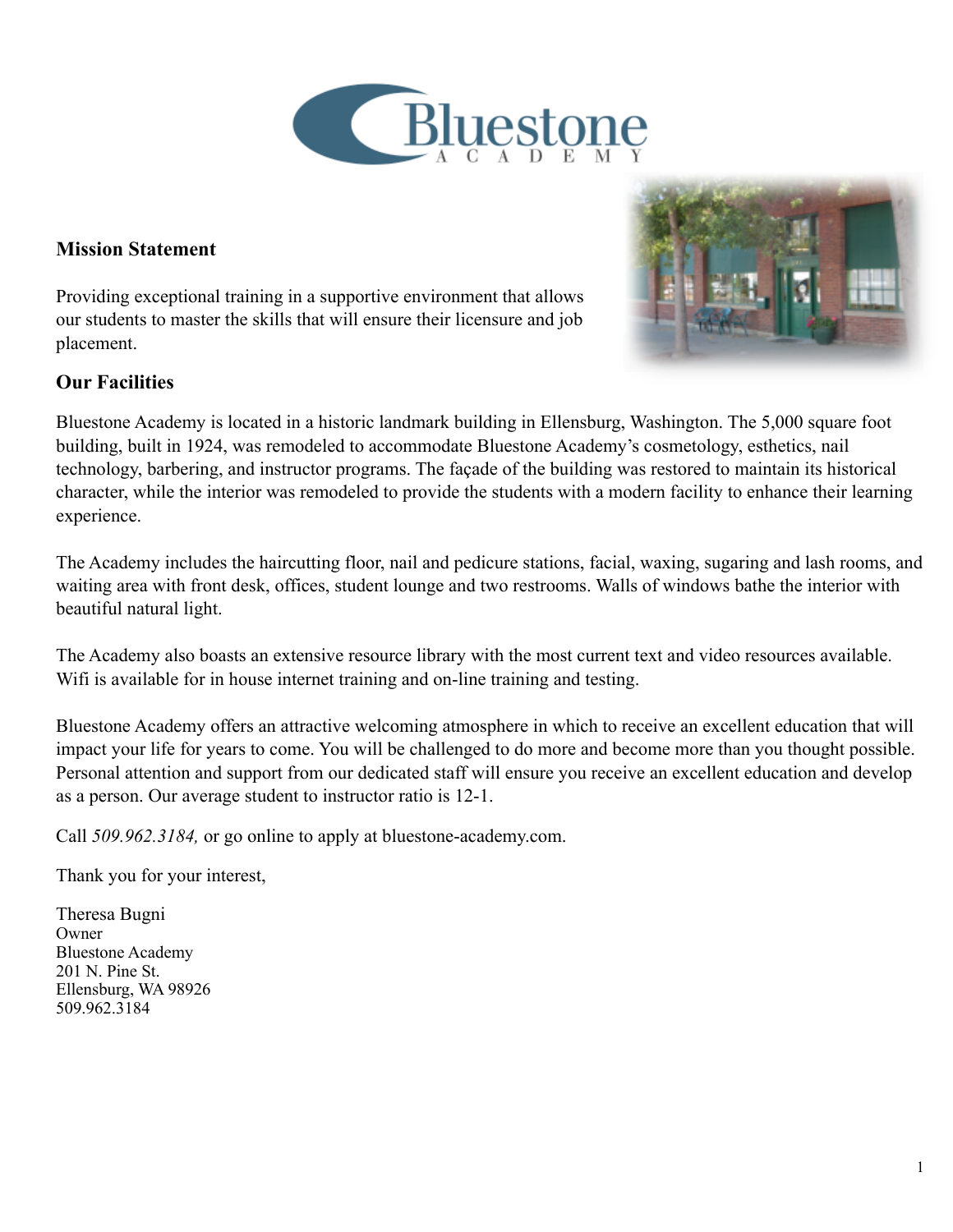# **TABLE OF CONTENTS**

### **General Information**

| Page |                | Welcome from the owner                           |
|------|----------------|--------------------------------------------------|
|      | 3              | Staff                                            |
|      | 3              | Licensing & Tuition Recovery Trust Fund (TRTF)   |
|      | 3              | Non-Discrimination Policy                        |
|      | 4              | Admissions requirements and Transfer Policies    |
|      | $\overline{4}$ | <b>Student Records and Information Releasing</b> |
|      | 5              | Grievance/Appeal Policy                          |
|      | 5              | <b>Employment Assistance</b>                     |
|      | 5              | Our Dismissal Policy                             |
|      |                |                                                  |

# **Cosmetology Arts Program Information**

| 6         | Class Schedule                                   |
|-----------|--------------------------------------------------|
| 6         | <b>State Board Preparation</b>                   |
| $6 - 8$   | Attendance and Late Arrival Policy               |
| 8         | <b>Student Responsibilities</b>                  |
| $8 - 11$  | School Rules, Regulations and Operating Policies |
| 11        | Student Evaluation and Graduation Qualification  |
| 12        | Approving Licensure/Boards Testing Application   |
| $12 - 13$ | <b>Refund Policy</b>                             |
| 13        | Course Goal                                      |
| 13-19     | <b>Course Descriptions</b>                       |
| $20 - 21$ | <b>Course Tuitions</b>                           |
| $22 - 23$ | <b>Payment Options</b>                           |
| 23        | <b>Financial Assistance</b>                      |
| 24        | Religious Accommodations - Support Services      |
| 25        | Map of Bluestone Academy                         |
| 26        | <b>Essential Career Considerations</b>           |
| 27        | Catalog Acknowledgement                          |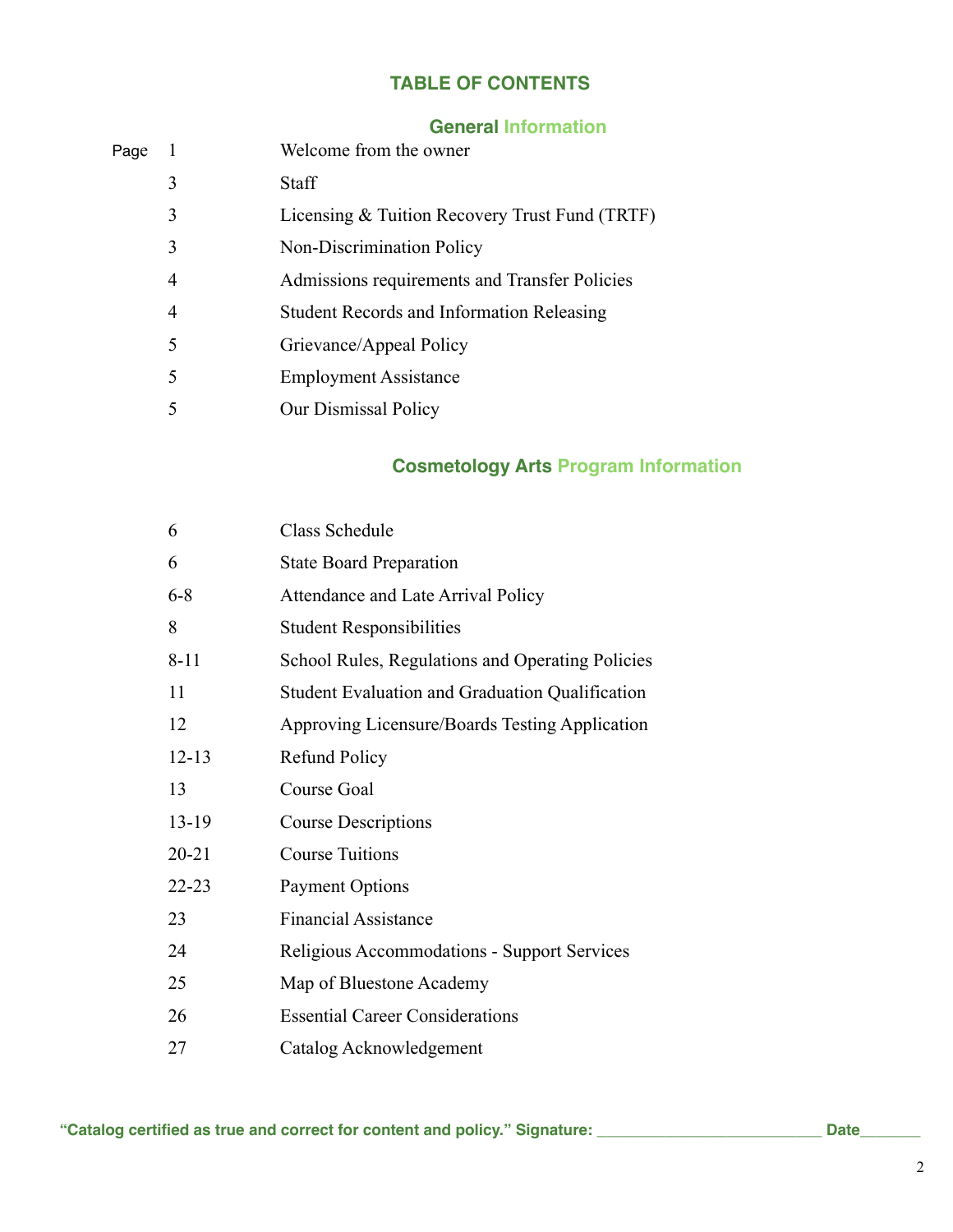### **General Information**

#### **Staff**

**Director** Theresa Barlen WA License: Cosmetologist, Esthetician, Barber, Nail Technician & Instructor. Certified Aromatherapist

**Instructor** Alicha Mecham WA License: Cosmetologist, Nail Technician, Esthetician & Instructor. Certified Bella Lash Instructor Alexandra Professional Qualified NAPPA School Instructor

Full Time Instructor Danyal Wiggins WA License: Esthetician, Nail Technician & Instructor

Substitute Instructor Vanessa Schademan WA License: Cosmetologist, Nail Technician & Instructor

#### **Licensing and Tuition Recovery Trust Fund (TRTF)**

This school is licensed under chapter 18.16 RCW. Inquiries, concerns, or complaints regarding this school can be made to the Department of Licensing, PO Box 9026, Olympia, WA 98507-9026, (360) 664-6626

Bluestone Academy participates in the Tuition recovery trust fund (TRTF) per the WAC 308-20-580. Any inquiries, concerns, or complaints regarding the TRTF can be made to the Department of Licensing, PO Box 9026, Olympia, WA 98507-9026, (360) 664-6626

#### **Non-Discrimination Statement**

The faculty and administration of Bluestone Academy does not discriminate on the basis of sex, age, race, color, ethnic origin, religion or physical handicap.

#### **Admissions Requirements & Transfer Policies**

A heartfelt commitment is necessary in order to complete the program successfully.

Note: The Academy reserves the right at its sole discretion to refuse admission to an applicant or to terminate their participation if it is determined that the applicant has misrepresented his or herself or omitted significant information as requested on the application.

Bluestone Academy of Cosmetology offers enrollment based on space and availability.

Enrollment Requirements are as follows;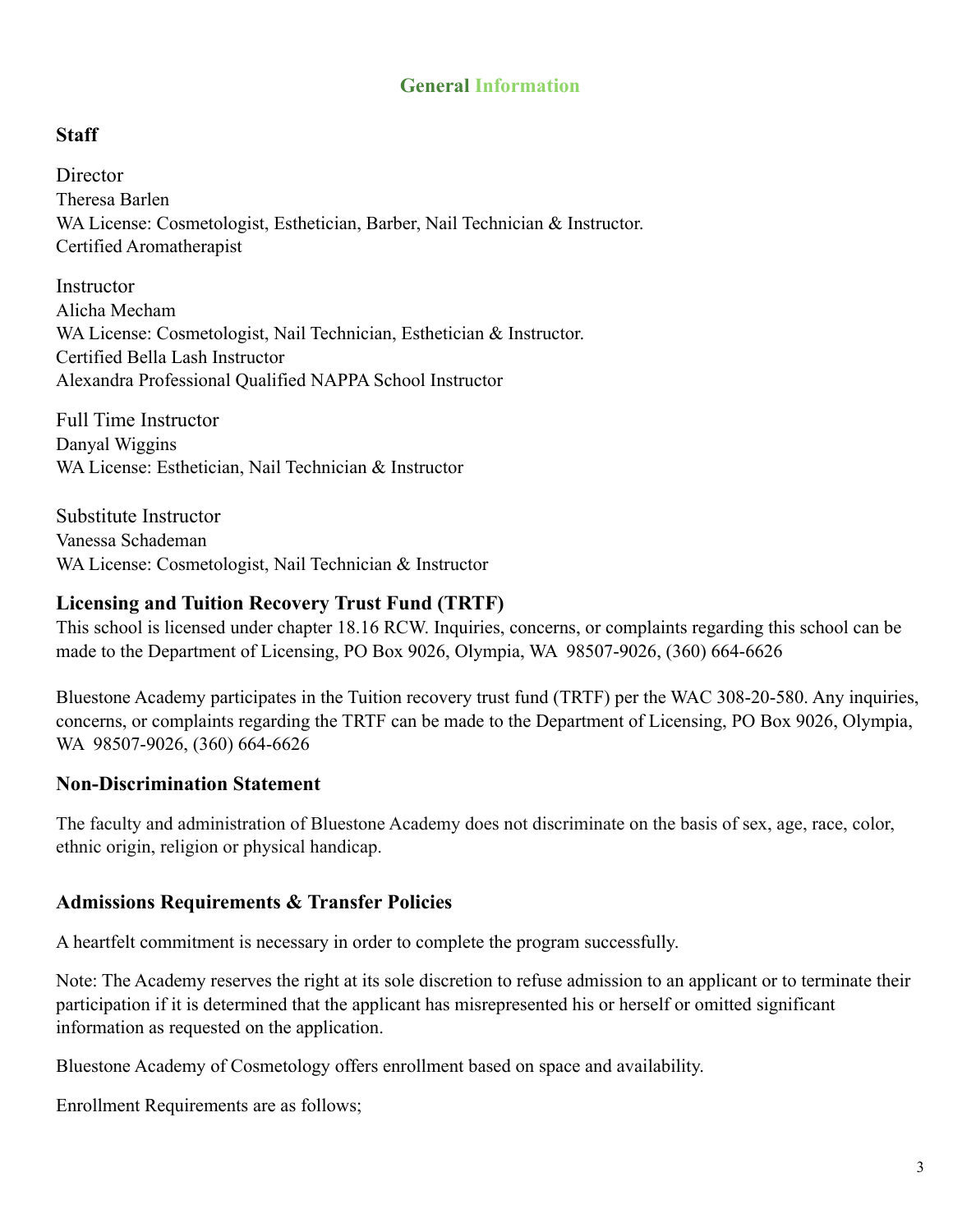Student must be at least 17 at time of enrollment. Cosmetology, Esthetics, Nail and Instructor Students may become licensed at 17.

- 1. Complete an application for the desired course, and pay a \$100 registration fee.
- 2. Provide proof of high school education or equivalent, such as a diploma, GED, or certified transcripts.
- 3. Have proof of age with a current photo identification such as a drivers license or passport.
- 4. Be able to speak, read, write and understand the English language sufficiently to satisfactorily participate in and complete the program
- 5. Any physical or mental disabilities or chronic illnesses that may interfere with training should be disclosed before enrollment, and may require a doctors note.
- 6. Students should be available for school on Saturdays.
- 7. All enrollment fees must be paid at least 5 weeks *prior* to class start date.
- 8. Have a co-signer for the enrollment contract, regardless of how tuition and fees are paid.
- 9. Tuitions contracts can only be issued to students 18 and over, if under the age of 18, you must have a guardian carry the contract, along with a co-signer.

The school does not discriminate in its employment, admission, instruction or graduation policies on the basis of sex, race, ethnicity, religion or economic status.

# **Cosmetology, Esthetics, Barbering & Nail Technology Transfer Policy**

The cosmetology, esthetic, barbering, and nail technology programs accept transfer students on a case by case basis. The student must meet all the admission requirements, and have a certified copy of their transcripts from the Washington school they wish to transfer hours from. Bluestone Academy reserves the right to accept or decline any transfer hours or portion of, at the sole discretion of the Director. (Hours acquired at a school outside Washington state cannot be accepted.) Students may transfer hours from a program taken at Bluestone Academy, to a second program, the hours transferred depends upon the program(s) completed already. We will not transfer a student already attending Bluestone Academy into another program, prior to completion of the first program.

### **Students' Records and Releasing Information**

Students are permitted to review their records at any time. These records are considered confidential and will be release only by written consent from the student or his/her guardian, if under the age of 18. Parents of minors and/or guardians will be permitted to view such records by appointment Wednesday thru Saturday. Students are asked to sign a Co-signer releasing us to call the co-signer in the even they may exceed their maximum time frame and go into an overage pay situation. Student hours are disclosed each month to Washington State Department of Licensing.

# **Grievance/Appeal Policy**

Nothing in this policy prevents the student from contacting the Department of Licensing at any time with a concern or a complaint. A student, may file a complaint against the school; however, the complaint should be in writing, within 60 days of the occurrence, to the school Director and should outline the allegation or nature of the complaint that contains the relevant names and dates and briefly describes the actions forming the basis of the complaint and be accompanied by copies of any documents or materials that support the allegations, when available. Students must follow the grievance/appeals procedures outlined above. Receipt of the complaint shall be acknowledged to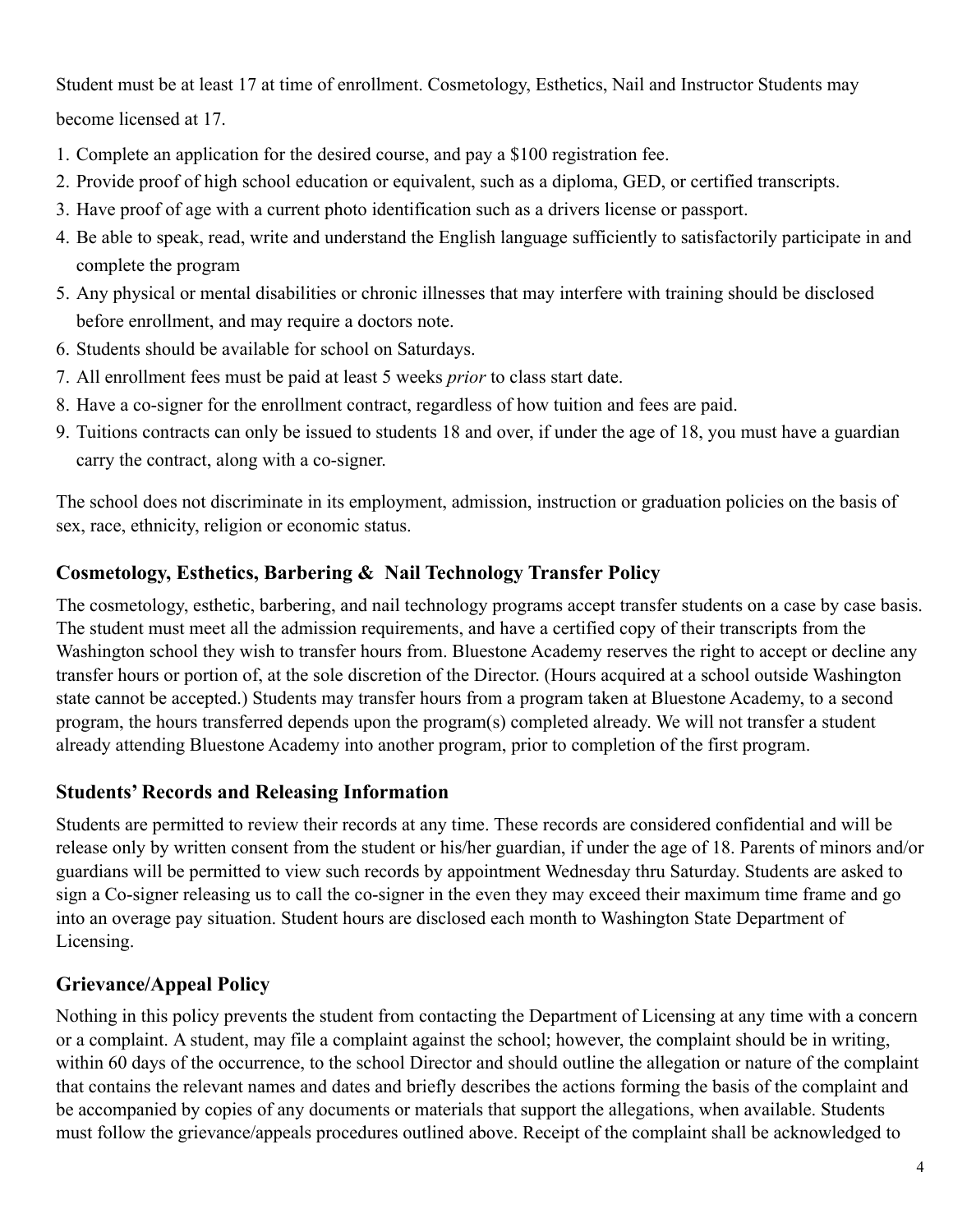the complainant in writing by the Director within thirty (30) days. Students should exhaust the Academy's internal complaint process before submitting the complaint to the schools State Licensing agency.

### **Employment Assistance**

Students are assisted with resume development which is completed during their fourth quarter.

The school will assist with finding suitable employment by posting area employment opportunities, and helping the student develop a complete job resume. However job placement is not guaranteed.

# **Our Dismissal Policy**

Any student may be subject to dismissal from the program for any of the following reasons:

- · Physical or mental health concerns that preclude the successful practice of cosmetology arts, or places any student or clients at risk.
- · Failure to meet financial obligations to the Academy.
- Academic cheating or dishonesty.
- · Falsification of any information required during the admission's process.
- · Theft, vandalism, or destruction of Academy property.
- · Alcohol or drug use, abuse, possession, or distribution on the Academy's property.
- · Failure to maintain appropriate personal hygiene as determined by the Academy.
- Possession, use, or threatened use of a weapon or what resembles a weapon on the Academy's property.
- · Failure to maintain professional boundaries with students, staff, or clinic clients such as but not limited to sexual contact or advances.
- · Failure to perform duties and assignments as directed by an Instructor, Academy owner, administrator, or representative.
- · Smoking or Vaping inside the Academy the alley directly behind the school, or within a 1 (one) block radius of the Academy.
- · Discourteous, rude or unprofessional behavior exhibited towards a fellow student, Instructor, staff member, clinic client or visitor.
- · Excessive absences, late arrivals or no call no shows, for any reason. (may result in a wellness check)
- · Readmissions will be considered on a case-by-case basis.

*This is not an exhaustive list, and the Academy reserves the right to dismiss a student at any time.*

# **Cosmetology Arts Programs Information**

# **Class Schedule**

Regular class hours are Wednesday thru Saturday from 8:30 am until 7:00 pm.

A three or four day option is available for students to complete the program. Any student not able to attend at least 30 hours a week must have documentation of the hardship from a licensed professional, such as a physician, or counselor. Students should be available on Saturdays, unless a hardship deems it necessary to be absent on Saturdays, which must be approved by the Owner.

The school is closed four weeks out of the year. The week preceding the Labor Day Holiday. The week of the Thanksgiving Holiday and the two week Winter break around the end of December, and the 4th of July if it falls on a scheduled school day or is decided by the director that the days preceding or following the holiday will effect student or client scheduling. Students in good standing with attendance (minimum 95%) may also take four days off for spring break, between the first of March to the end of April, this time off effects absent time.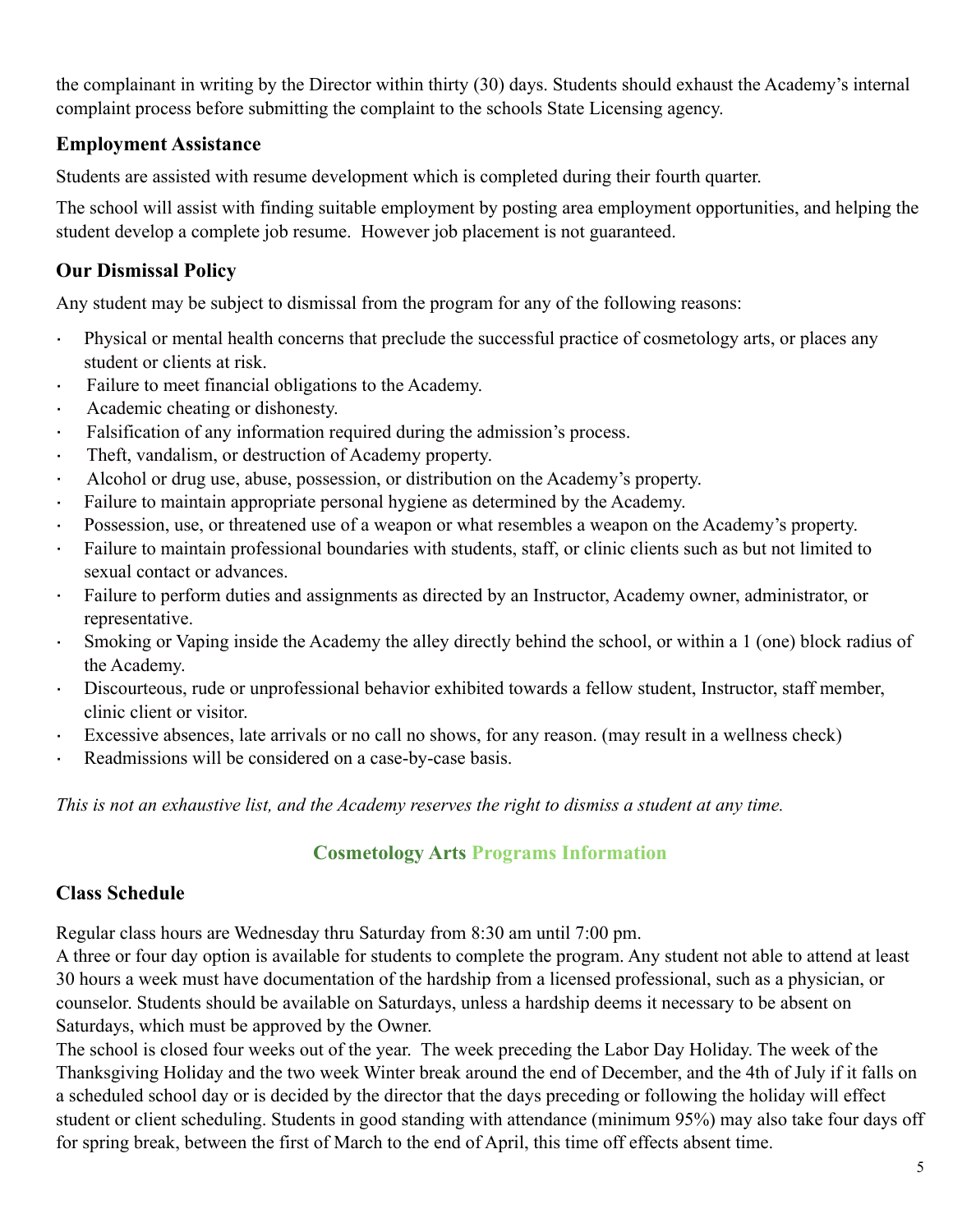Our Cosmetology, and barbering classes start three or four times a year with Fall, Winter and/or a Spring/Summer enrollment dates. The Esthetics, and Nail Technology Programs start on an as needed basis. All of the above program start dates may be subject to change depending on class size and availability.

### **State Board Preparation**

All students will receive time for state board preparation and mock board participation. Students are expected to participate fully, and may be put back on the schedule if time is not being used appropriately. Students will be provided with a physical kit box and items needed to take your exam. A minimum 80% average and not more than 1 section scored below a 75% is needed to be approved to schedule your boards. If all these criteria are not met, the Academy will not approve the student to schedule either of their exams, and the student will not be able to take their practical exam kit that will enable them to take their boards, until such time that these criteria are fulfilled. In the event that the student fails the Mock board a re-take will be necessary. Re-takes will be scheduled based on instructor availability, and may not be until the next scheduled exam for that program. Even if the criteria have been met, the student may not take the practical kit with them until they have scheduled their exams. Students have 4 weeks from their graduation to take their kit. After 4 weeks, the kit may be forfeited, and used for another students exam.

# **Attendance and Late Arrival Policy**

The practicality of being in the service industry requires being *available and on time* for the client. Attendance and punctuality play an important role on the student's training and success in the work place.

The maximum time frame for students to complete their individual program is 111% of the amount of time required to complete their contracted hours. (See chart below.) Students must complete their program within the maximum time frame for course completion, including approved absences. An approved absence is scheduled two weeks in advance, and may include leave for family functions such as weddings, graduations or reunions etc. Days missed for illness or emergency within school guidelines, physician verified medical leave, and death in the immediate family will be considered on a case-by-case basis. Requests for time off should be done two weeks in advance. Any time requested off with less than 2 weeks notice may not be approved. If multiple students request the same day off, no more than 5 students will be approved to take that day off. Approvals for absences will be done on a first come first serve basis.

Attendance is based on scheduled hours elapsed between the student's actual starting date and the current date.

Attendance is tracked daily via the Stratus Time time clock. Students may clock in on their Chromebook or phone, as long as they are signed into the Bluestone WiFi, and in the building. Clocking in and out from outside the building is not permitted. Students who have been found clocking in/out from outside the building will be clocked in at 9:30am or out at 6:00pm. Attendance is tracked daily, and recorded in the students records for the previous month. Bluestone's policy requires all hours to be completed at the end of each day. Students must clock in and out upon arrival and exit from the school, for any reason, including lunches and breaks, to reflect their accurate hours. Falsification of hours is fraud. Two 15 minute breaks are allowed each day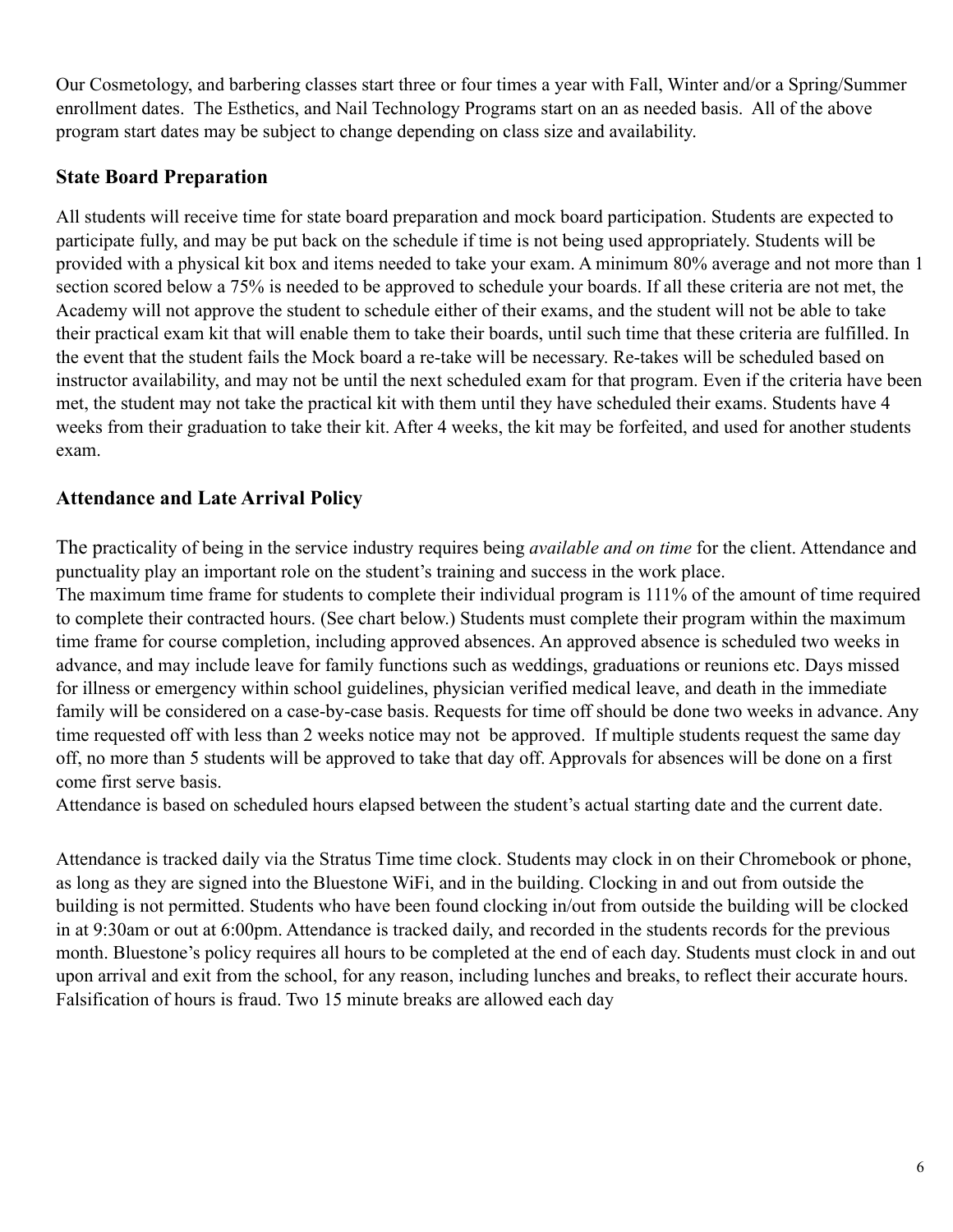| Program                | Standard Hours ~ 100% Attendance | Maximum time frame* ~ 111%  |
|------------------------|----------------------------------|-----------------------------|
| <b>Cosmetology</b>     | 1680 Hours                       | <b>Additional 187 Hours</b> |
| <b>Full Time</b>       | 42 Weeks                         | 46.7 Weeks                  |
| <b>Part Time</b>       | 56 Weeks                         | 62.25 Weeks                 |
| <b>Nail Technology</b> | 620 Hours                        | <b>Additional 69 Hours</b>  |
| <b>Full Time</b>       | 15.5 Weeks                       | <b>17.25 Weeks</b>          |
| <b>Part Time</b>       | 21 Weeks                         | 23 Weeks                    |
| <b>Esthetics</b>       | 760 Hours                        | <b>Additional 84 Hours</b>  |
| <b>Full Time</b>       | 19 Weeks                         | 21.1 Weeks                  |
| <b>Part Time</b>       | 25.3 Weeks                       | 28.1 Weeks                  |
| <b>Barbering</b>       | 1080 Hours                       | <b>Additional 111 Hours</b> |
| Full Time              | 25 Weeks                         | 27.75 Weeks                 |
| <b>Part Time</b>       | 33.3 Weeks                       | 37 Weeks                    |

\*Transfer students will have their maximum time frame adjusted according to the number of hours they are contracted for.

- 1. Students should not arrive or clock in before 8:15 am and must clock in upon arrival. Class does not begin until 8:30 am.
- 2. Late arrivals are considered clocking in at, or after 8:31 a.m. (or 1 minute or later after their scheduled arrival time) After 3 late arrivals the student will be docked 1 hour of time from their Maximum Time Frame for each late arrival after the students 3rd late arrival. This may result in a \$25.00 hour charge if the student has used their entire Maximum Time Frame already. Any extenuating circumstances will be considered on a case-by-case basis, and may require documentation from a licensed professional.
- 3. The time clock automatically rounds to the nearest quarter hour. (example: 12:11p.m. would automatically round to 12:15 p.m.) Keep this in mind when clocking out for lunches.
- 4. Students are responsible for booking their own lunches, and must clock in and out for their lunch, and should be taken at the scheduled time. Lunches may be moved to facilitate scheduling. If no lunch is clocked for the day, one hour may be added at the discretion of the administrator if the student had time available to schedule a lunch, and time to take it.
- 5. Loitering after client services and end-of-day chores are completed will not be tolerated. Students must be engaged in an appropriate learning activity or be clocked out for the day. Students may be clocked out at the discretion of the director if they are not involved in an appropriate learning activity.
- 6. All absences or late arrivals must be called into the school before 8:30 AM. Any student who fails to call in for either absence or late arrival will put into a "no call, no show" status, which may result in suspension, and will be taken into consideration when evaluating student's for activities such as student to student services, competitions, or other special event considerations.
- 7. A leave of absence will be considered for absences of 12 or more consecutive school days, and will require a physicians note or other documentation to validate reason for the leave of absence.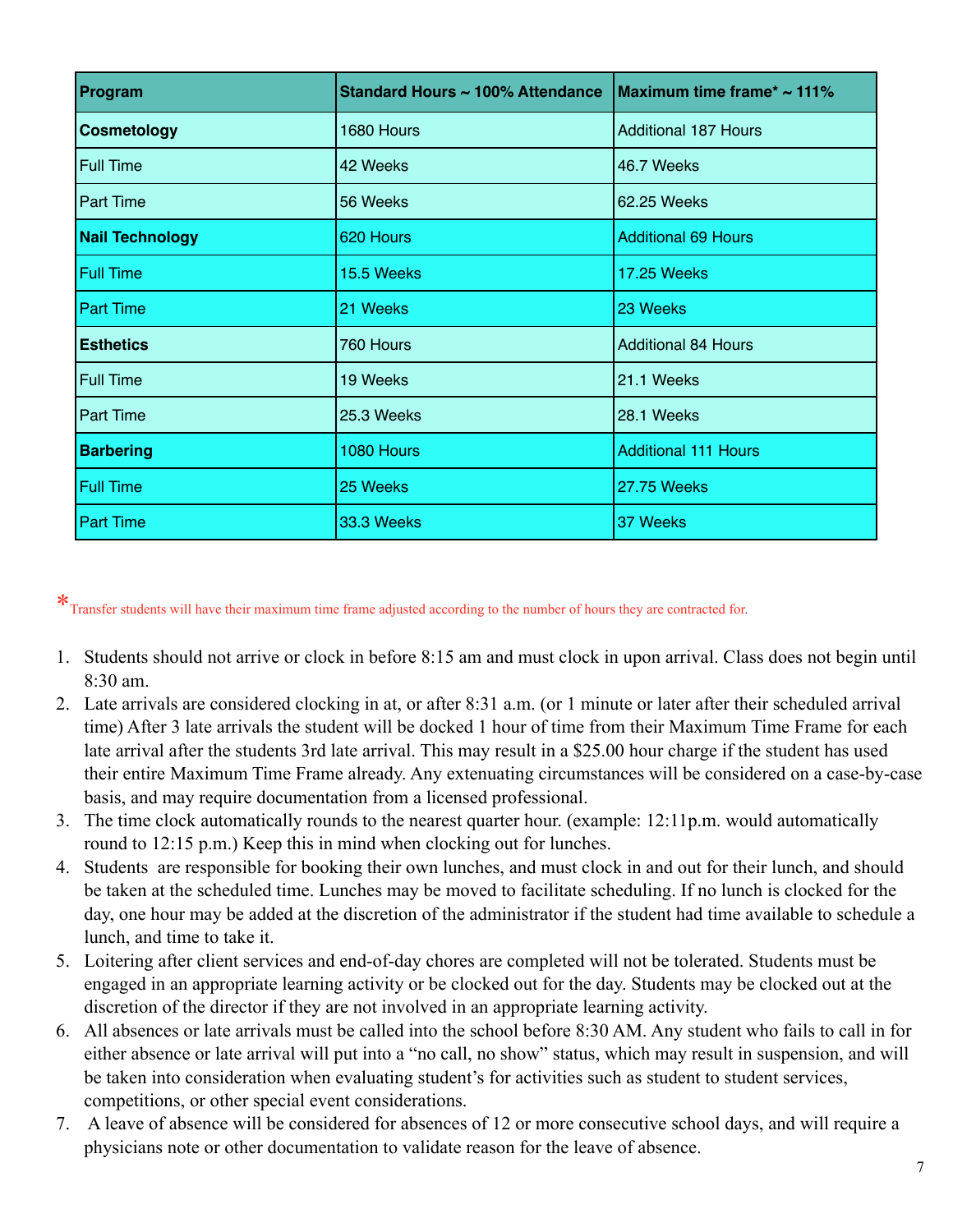- 8. Any absences greater than 111% of a programs hours, will result in an automatic \$25.00 an hour for any additional hour missed until completion of the contracted program. Any extenuating circumstances will be considered on a case-by-case basis, and may require documentation from a licensed professional.
- 9. If you attend school on a day you are not scheduled for, the hours you attend will be added to your scheduled hours, but cannot be used to "make up" hours missed previously.
- 10. Hours for extracurricular activities such as hair shows, or classes attended with an instructor present are open to all full and part time students, and can be attended over the students scheduled hours.
- 11. Students who fail to clock in or out appropriately, and do not notify an instructors within 24 hours are subject to lose any hours missed as a result of the mis-clocked hours.
- 12. StratusTime has a feature that allows you to approve your hours each week. This is not required, however hours will be submitted to the state, by the 10th of each month, even if you have not approved them. Any hours already submitted to the state cannot be changed.

# **Student Responsibilities**

Our expectation of our students is that they will be as fully present as possible and bring their deepest commitment to learning and personal growth. The nature of our program demands that they be willing to take responsibility for their experience and willing to work with us in creating a cooperative, dynamic learning environment. Professional behavior is a standard that is fostered at Bluestone Academy. We want our students to learn the behaviors that will best prepare them for a successful career after graduation. With that said it must also be understood that the following guidelines are put in place to act only as a reference from which student behavior will be evaluated and guided.

### **School Rules, Regulations and Operating Policies**

- 1. Positive treatment of self and others: Talks courteously and constructively to others. Shows clear respect for all persons and property at all times. Avoids threatening, or derogatory behavior toward others. Uses modulated and dignified language. Student works on positive personal behaviors and responsibility.
- 2. Good attendance: Class attendance between 95% to 100% Attendance and punctuality is the cornerstone for your future success, and we strive to help students create good attendance and punctuality habits.
- 3. Dress Code and Appearance: *Clothes and shoes should be black, white or grey*, neat, clean, dignified, and modest in appearance at all times. Accessories, including hats, may contain color. Students will be requested to have a professional appearance. Students may be sent home to change if attire does not meet the following standards:

#### a. SHOES

- 1. Black shoes suitable for professional dress.
- **2. No open toe shoes of any style.**

NOTE: If you have any questions about shoe styling being acceptable, check with your instructor.

#### b. PANTS

- 1. Must be black, white or grey
- **2. Black, white or grey jeans are acceptable. No holes.**
- 3. No sweatpants.
- **4. Yoga pants and leggings must have a shirt long enough to fall below buttocks.**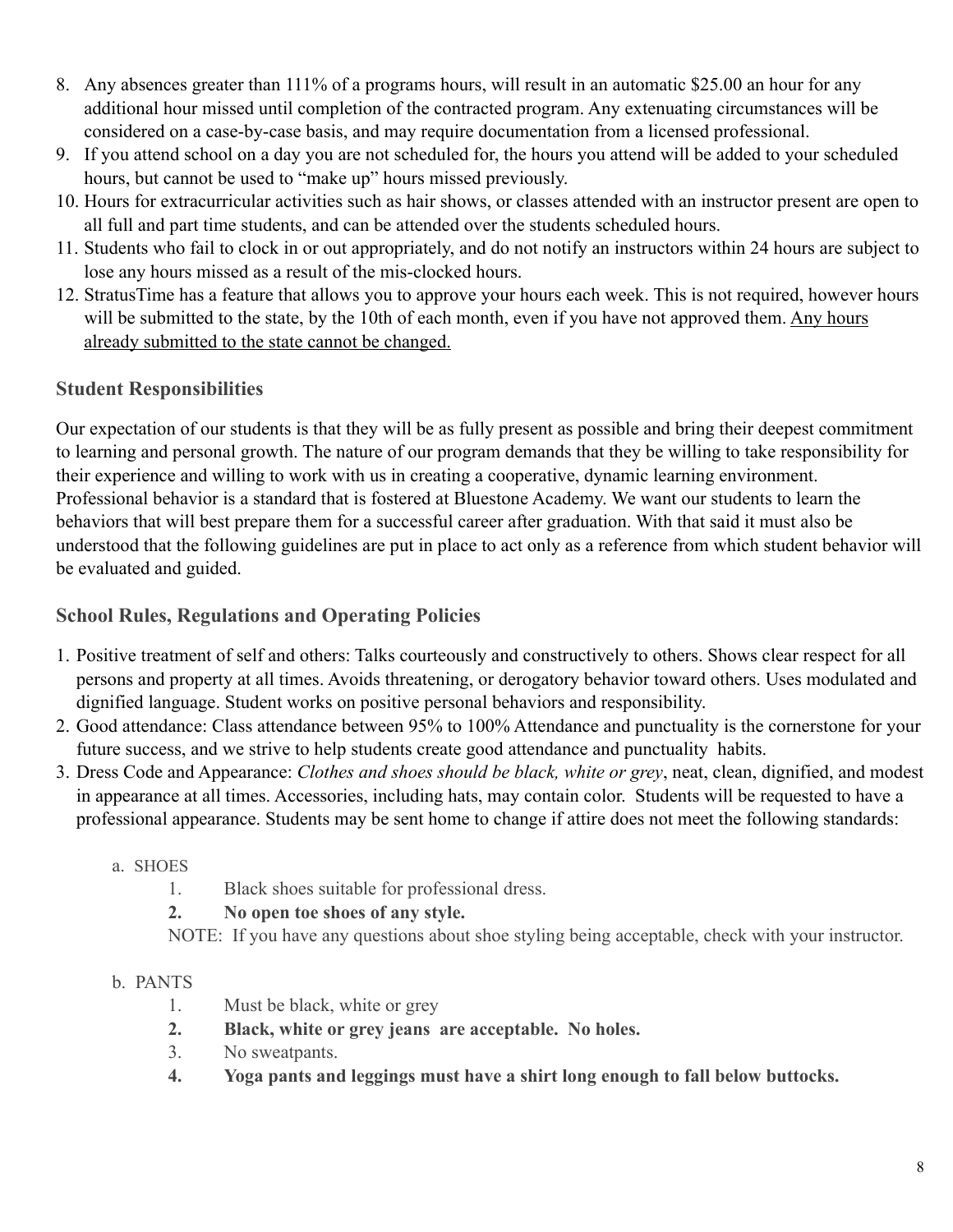#### c. DRESS/SKIRTS/SHORTS

- **1. Acceptable lengths, must be longer than the fingertips when standing.**
- 2. No low-cut dresses
- **3. Black, white or grey.**

#### d. BLOUSES/SHIRTS:

- **1. No low-cut, midriff exposing or backless blouses or shirts.**
- 2. Black, white or grey.
- **3. No sleeveless shirts. The underarm area must be covered.**

#### e. SWEATERS & JACKETS:

1. Black, white or grey with no large logos.

#### f. HAIR:

- **1. Hair is to be clean and neat at all times.**
- 2. Hair care is to be done BEFORE entering class.
- **3. Long hair should be secured when servicing clients on the clinic floor to avoid hanging in your clients face.**

#### g. MAKE-UP:

- 1. Make-up is not mandatory, but if worn should be applied in the category of daytime make-up.
- 2. Any make-up worn is to be done **BEFORE** arriving at school.
- 4. Observing routine rules:
	- a. Bluestone is a NO SMOKING school.
	- b. Student Parking is South of 2nd Street or East of Pine Street.
	- c. Safe use of school property and equipment.
	- d. Food and drink should be kept in designated areas.
	- e. NO GUM CHEWING.
	- f. Individual workstations must be kept clean and disinfected at all times.
	- g. No personal phone calls except in case of an emergency.
	- h. Courteous compliance with staff directions. (Even if you plan to appeal those directions to a higher level.)
	- i. No client assignment can be refused without instructor consent.
	- j. No chemicals may be applied to clients without instructor consent.
	- k. An instructor must check ALL work.
	- l. Any intake or uses of alcohol or controlled substance, while at school, are grounds for immediate dismissal.
	- m. All cell phones must be on silent during class time and are not permitted on the clinic floor, unless being used as a timer for services, and **absolutely** may *NOT* be used for texting, calls or social media on the floor.
- 5. Doing one's best on assigned work: Students should be engaged in an appropriate learning activity at all times except while at lunch. All students in the clinic area must be personally accountable for their time and availability for their appointments.
- 6. All client services must be paid for at the time of service. Any exceptions to this will be at the discretion of the instructor.
- 7. Students must have instructor approval before adding services to a client ticket.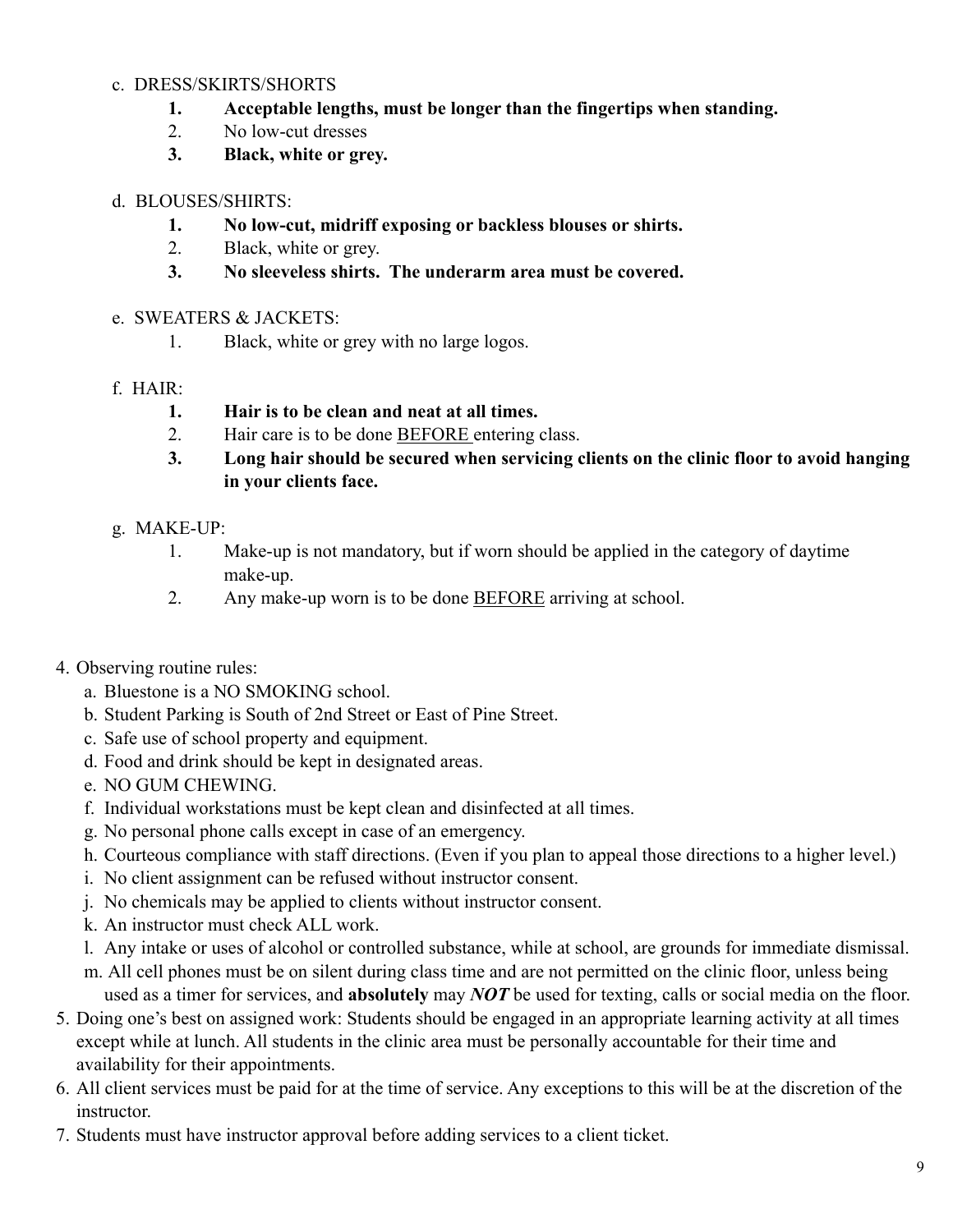- 8. All clients will enter and exit via the front door only. The rear door is for student, staff and delivery only.
- 9. The student lounge is for student and staff use only.
- 10. Students must maintain a basic level of personal hygiene. A student must have their hair clean and styled, facial makeup in place and fingernails must be clean and groomed BEFORE class starts at 8:30am. If this is not done before the start of class, the student will be asked to clock out while they finish their hair and or makeup and will lose the theory hour for that day.
- 11. Students are responsible for scheduling their own lunch and break periods. All break and lunch periods will be subject to change to best accommodate client services and training opportunities. Phorest can schedule up to 5 lunches at one time. Students must clean their station before leaving on lunch or break.
- 12. Student to Student Services should be scheduled as early as possible on Wednesday and Thursdays. Students must check with an instructor before participating in student-to-student services. Services must paid for at the time of service. Students are expected to take their lunch during the processing times during student to student services. If a lunch is not taken a one hour lunch may be clocked for the student(s) at the discretion of the instructor. *Student to student services on Friday or Saturday will be scheduled at the discretion of an instructor.*
- 13. All students are responsible for participating in the monthly chore assignments on a daily basis. The list will be posted the first day of each new month. Each chore has a check list based on *WAC 308-20-110 Minimum safety and sanitation standards for schools, cosmetologist, manicurists, estheticians, barbers, instructors, salons/ shops, mobile units and personal* services. Students may be docked one hour for non completion of End of Day Responsibilities. This includes not completing an assigned dispense tear down.
- 14. Early departures, late arrivals and absences should be arranged at least two weeks in advance using Stratus Time. All absences are approved on a first come first serve basis, and no more than 5 absences will be approved for a single day. Any existing clients on the schedule must be called, if a request, or moved to another student before time off will be granted.
- 15. Students are responsible for personal property and equipment. Personal items will be kept in locked lockers or stations at all times. Bluestone is not responsible for loss or theft of items.
- 16. The Academy reserves the right to immediately suspend from the program any student whose account is past due 30 days until the amount is brought current.
- 17. All photos, videos or recordings of students while in attendance at the Academy or participating at an Academy authorized event become the sole property of Bluestone Academy and may be used for educational, promotional or marketing purposes at the discretion of Bluestone Academy and parent company Bella Vita Inc.
- 18. Any client clothing that is damaged by a student during a service will be paid for by the student.
- 19. All client services should start on time, unless otherwise directed by an instructor to facilitate schedule timing. Any student running late for a client may have their schedule adjusted to fit scheduling needs.
- 20. Students should notify an instructor if they have a "no-show" client, or finish a client 30 minutes or more ahead of schedule, so the schedule can be re-arranged if needed to accommodate other student lunches or client services.
- 21. Please note that to facilitate client scheduling, student lunch periods may be forfeit. If this occurs, it will negate rule #4 from The Attendance and Late Arrival Policy.
- 22. No student shall leave the building for any reason during any portion of a client service, unless given permission from an instructor to do so.
- 23. All chemical formulas are property of Bella Vita Inc. and are not given to clients or students for use outside of the Academy.
- 24. Smoking and vaping are not permitted in or within a one (1) block radius of any entrance of the Academy. The smell of smoke remains in the air, on hands, hair, and clothing. Students who smoke must wash their hands carefully and use mouthwash. If necessary, they must change clothing prior to entering the class room or clinic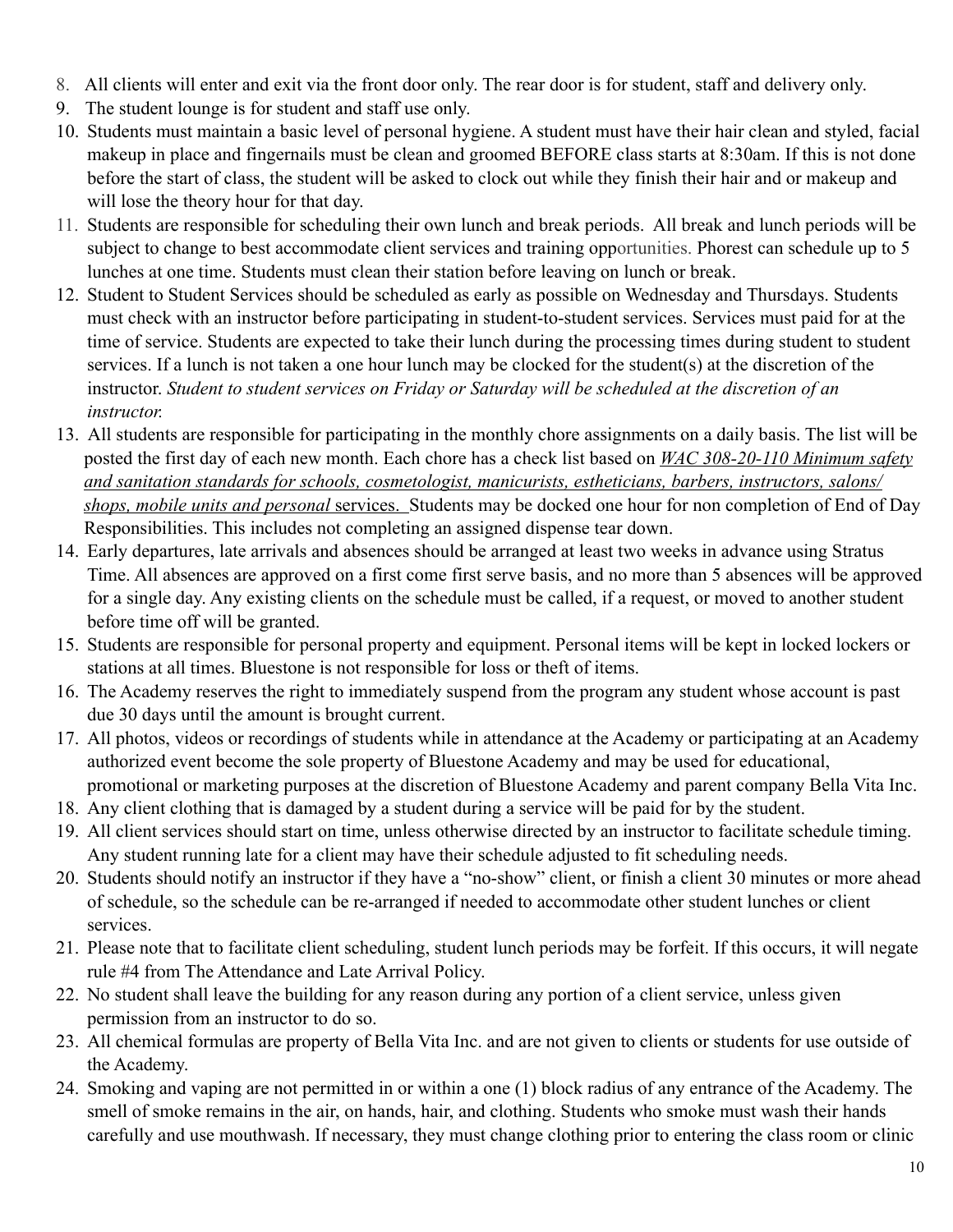floor to remove the odor. Any student smelling of cigarette smoke will be asked to wash their hands, use mouth wash or change their clothing if needed to remove the smell.

- 25. Students are responsible for clean up and disposal of all food and beverage items at the end of their break or lunch periods. Any utensils or dishes left outside a locker or personal bag may be thrown away after 5:00pm.
- 26. Students are subject to up to two random inspections each month. The inspection will include the students' station and kit bag; commons areas used that day, as well as their monthly chore.
- 27. Students will be required to be a model for their classmates during orientation, for services including, but not limited too; Shampoo/Blowouts, Manicures, Pedicures, Waxing, Lash/Brow Tinting, Facials & Makeup.
- 28. Late arrivals are considered any arrival of 8:31am or later. Late arrivals that effect the entire student body, such as inclement weather will be excused.
- 29. Students may not assist another student, nor give advice on client services, unless given prior permission from an instructor. This will be on a case-by-case basis.
- 30. Any student waiting on Covid-19 Test results may not return to class until a negative result is provided, or the quarantine period is over if you receive a positive result.

### **Student Evaluation and Graduation Qualification**

Evaluation will consist of textbook assignments; weekly chapter tests, practical exams, and Mindtap assignments. ALL Mindtap assignments must be completed as assigned.

All students are required to test on the assigned chapter(s) for the week on Friday morning. If the student achieves an 85% or higher on the test, they may opt out of the homework assigned for that chapter, during their 2nd, and 3rd quarters, for *that week.* 

Students who score 84% or lower are required to turn in the assigned homework for the chapter by the following Wednesday. If you do not pass the test with a 75% or better, you will have another opportunity to re-test the following quarter.

During your program you will study and test using Milady Mindtap, and completing assignments for each chapter, and test on all the chapters in the book. In addition you will also be assigned other homework assignments, to include, but not limited to, Vocab cards, and Chapter Review questions. Tests may also be administered via [classmarker.com](http://classmarker.com), or be pen and paper exams.

As cosmetology is a rigorous course, we request that students seek counseling by a trained professional if needed.

| <b>Grading Scale:</b> | $100\% - 93\% - Exceptional$ |
|-----------------------|------------------------------|
|                       | 92% - 87% -- Above Average   |
|                       | $86\%$ - $81\%$ -- Average   |
|                       | $80\%$ - 75% -- Competent    |
|                       | 74% or less -- Not Competent |

#### **Graduation Policy**

The student must complete the following graduation requirements (which are applicable to all courses):

- 1. Have a cumulative grade point of 80%.
- 2. Complete contracted hours of training (depending on program) not to exceed 125%.
- 3. Current with all financial obligations to the Academy.

Upon completion of the program the student will receive their hour and activities report, cumulative grade point average, a school diploma.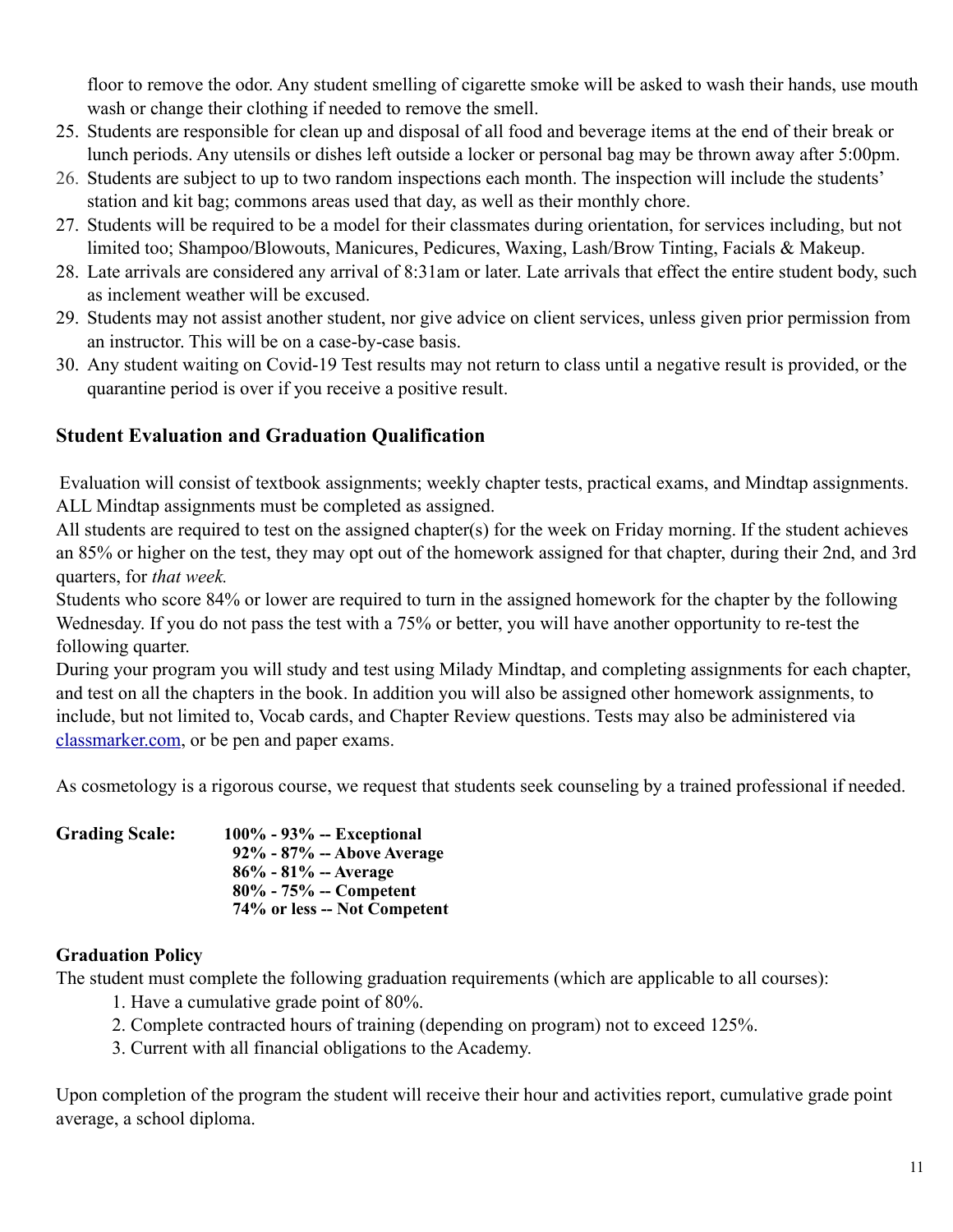#### **Approving Licensure/Boards Testing Application**

After graduation, to be approved to schedule your board exams every student must meet the following criteria:

- 1. Have achieved at least an 80% on 3 comprehensive exams, taken consecutively, administered by Bluestone Academy.
- 2. Completed *all* graded Mindtap assignments, and have turned in homework Vocab and Review Questions for any chapter with a test score of less than 85%
- 3. Have a cumulative GPA of 80%
- 4. Taken a mock board with an instructor with a minimum 80%.
- 5. Be current with all financial obligations.

If all these criteria are not met, the Academy will not approve the student to schedule either of their exams, and the student will not be able to take their practical exam kit that will enable them to schedule their boards, until such time that these criteria are fulfilled. Even if the criteria have been met, the student may not take the practical kit with them until they have scheduled their exams. Students have 4 weeks from their graduation to take their kit. After 4 weeks, the kit may be forfeited, and used for another students exam.

# **Refund & Cancellation Policy**

- 1. An applicant not accepted by the Academy will be entitled to a full refund of all moneys paid, less the \$100.00 registration fee.
- 2. If a student cancels (or in case of a student under legal age, his/her parent or guardian) his/her enrollment, and demands his/her money back in writing, within three business days from the date the enrollment contract was signed, all moneys collected by the Academy will be refunded (less the \$100.00 registration fee). The postmark on written notification, or the date the information is delivered to the Academy Director in person, will determine the cancellation date. The policy applies regardless of whether or not the student has actually started training.
- 3. If a student cancels his/her enrollment after entering classes, or otherwise leaves school prior to graduation, the Academy will be entitled to retain or receive a tuition amount calculated, and approved by the state, according to the following:

| <b>Percentage Length Completed to</b><br><b>Total Length of Program or Course</b> | <b>Amount of Total Tuition</b><br><b>Academy will Receive or Retain</b> |
|-----------------------------------------------------------------------------------|-------------------------------------------------------------------------|
| $.01\%$ to 4.9%                                                                   | 20%                                                                     |
| $5\%$ to 9.9%                                                                     | 30%                                                                     |
| $10\%$ to $14.9\%$                                                                | 40%                                                                     |
| 15\% to 24.9\%                                                                    | 45%                                                                     |
| 25\% to 49.9\%                                                                    | 70%                                                                     |
| $50\%$ or More                                                                    | 100%                                                                    |

Enrollment time is defined as the time elapsed between the actual starting date and the date of the student's last day of physical attendance at the Academy. Any moneys due to the student will be refunded within 30 days of formal cancellation as defined in #2, or formal termination by the Academy. The determination will occur no more than 30 days from the last day of physical attendance, or in the case of a leave of absence, the documented date of return. Any refund will be returned to the original payee.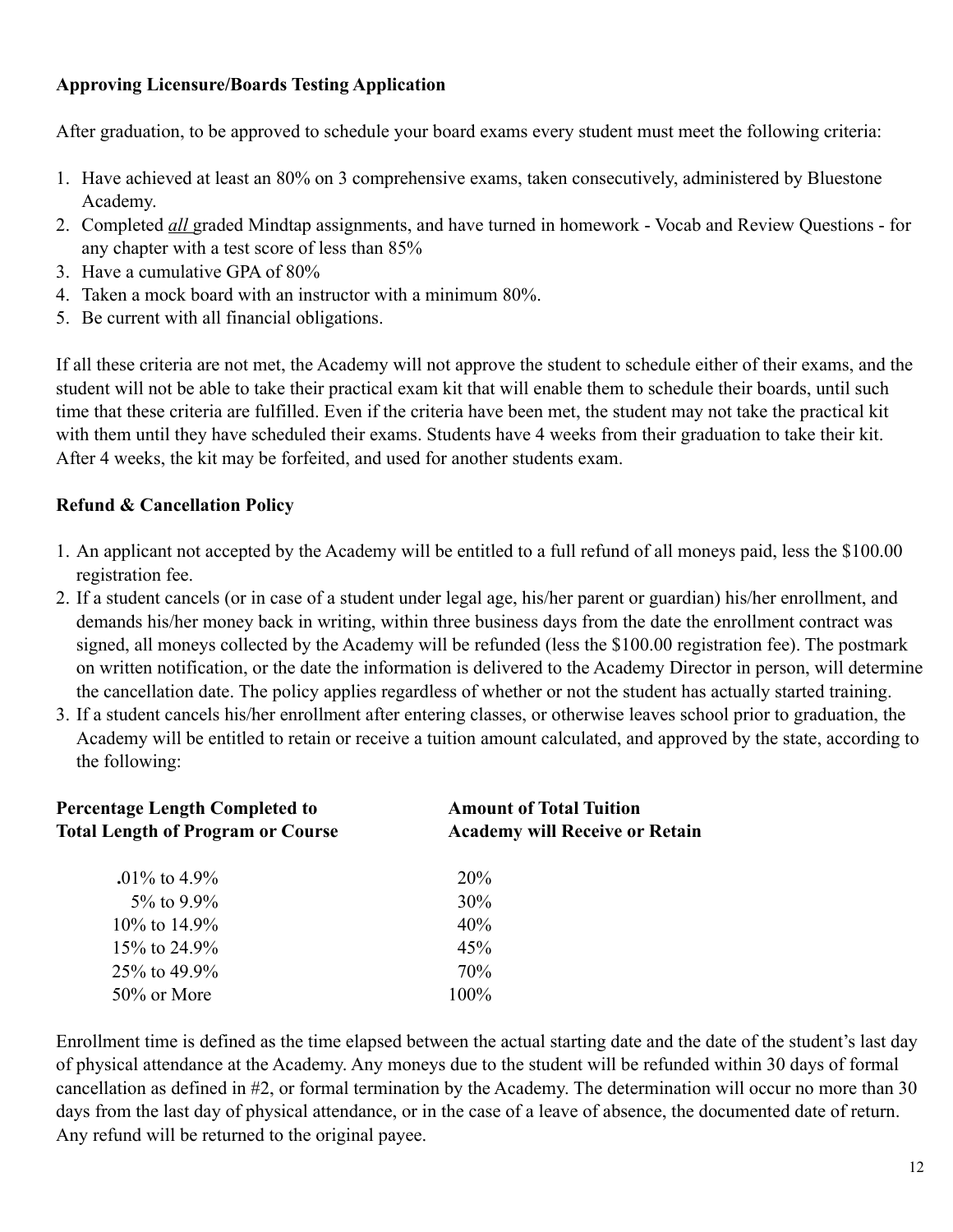4. Additional costs to the student, such as student kit, boards kit and textbook will not be considered in tuition refund computations. Supplies and equipment are non-returnable, and will not be released until all financial obligations have been paid in full.

5. The HP Chromebook becomes property of the student if he/she does not complete the program, and the cost of the HP Chromebook and taxes, outlined in the HP Chromebook agreement signed by the student, will be due with any tuition owed to the Academy.

6. If the Academy is permanently closed and no longer offering instruction after a student has enrolled, the student will be entitled to a pro-rata refund of tuition. If a course is canceled subsequent to a student's enrollment the Academy will, at its option, provide either a full refund of all moneys paid or provide completion of the course.

### **Course Goal**

Bluestone Academy's main goal is to train students in the principles and practices in the professions of Cosmetology, Esthetics, Manicuring/Nail Application Barbering, and Instructor Training. Students will also be prepared to successfully pass the Washington State Board Examinations. With this instruction they will be able to take advantage of opportunities in the salon and spa setting, industry marketing and manufacturing, business development and education or training. Each program offers a variety of different types of instruction including, but not limited too, Classroom lectures, hands on training, independent study and group study. Each program will meet or exceed the number of hours required by the Washington State Department of Licensing, to receive a license in their chosen field of training.

### **Course Descriptions**

#### **Cosmetology 1680 Hours**

The theory and practical applications in safety and disinfectant skills pertaining to cosmetology, including Laws, Rules and Regulations. Instruction will cover the practice of cosmetology, barbering, manicuring and esthetic services. Upon graduation and receiving a license, a student can gain employment in one or more of the following positions, but not limited to, stylist, salon owner, instructor, color specialist, texture specialist, or platform artist.

| <b>Cosmetology Curriculum</b>                          | <b>Hours</b> |
|--------------------------------------------------------|--------------|
| Theory                                                 | 240          |
| <b>Manicuring and Pedicuring</b>                       | 100          |
| Application of manicuring and pedicuring services      |              |
| <b>Esthetics</b>                                       | 100          |
| Facials, skin care, hair removal and makeup            |              |
| Shampooing                                             | 50           |
| Draping, brushing the hair, conditioning, and rinsing. |              |
| <b>Scalp and Hair Analysis</b>                         | 30           |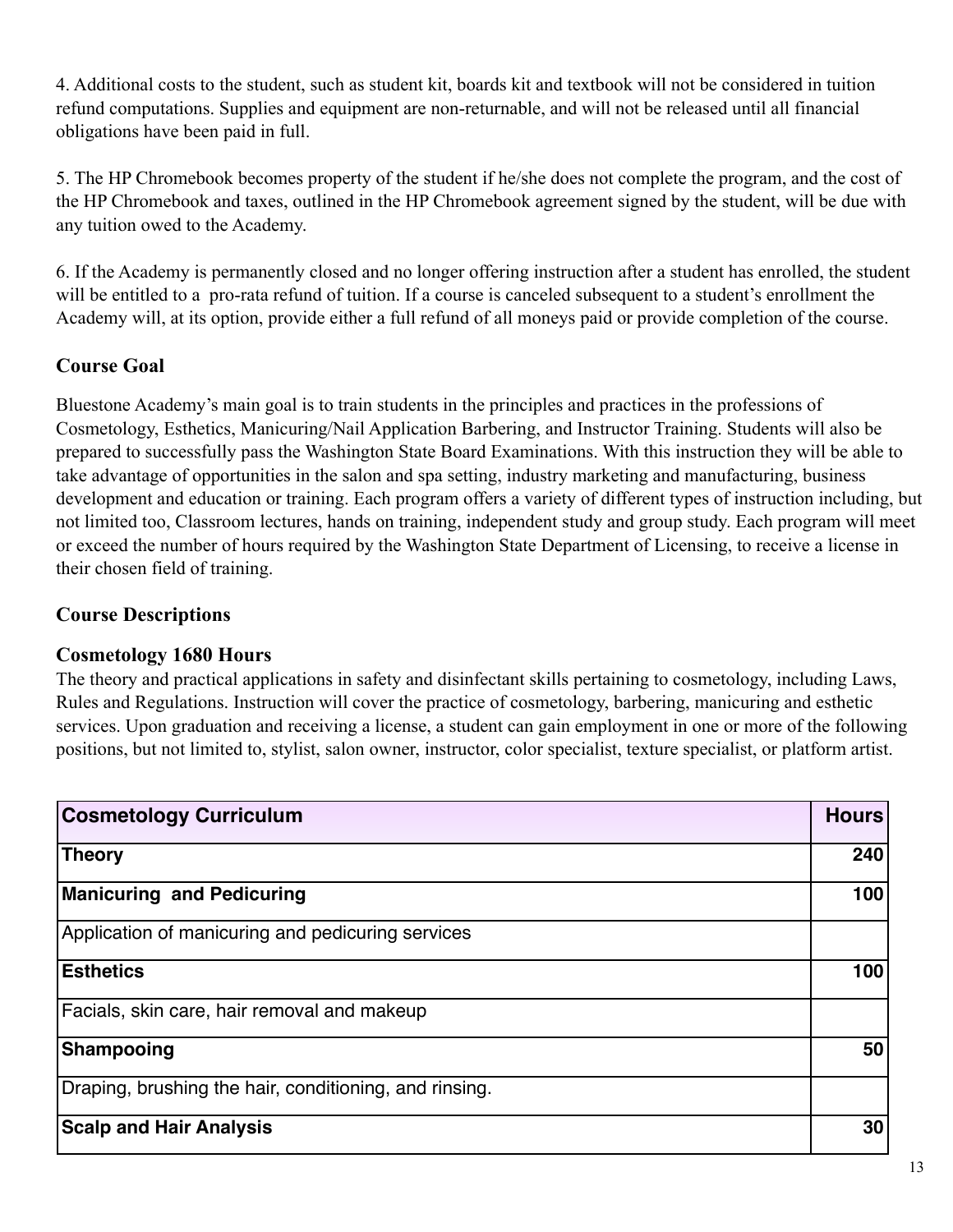| <b>Cosmetology Curriculum</b>                                                                      | <b>Hours</b> |
|----------------------------------------------------------------------------------------------------|--------------|
| Scalp and hair analysis, scalp manipulations, and treatments for hair and scalp.                   |              |
| <b>Hair Cutting and Trimming</b>                                                                   | 260          |
| Classic and current techniques & trends, shear, razor and clipper techniques.                      |              |
| <b>Styling</b>                                                                                     | 200          |
| Wet, dry, thermal styling, braiding and styling aids, special occasion and competition.            |              |
| <b>Cutting and Trimming Facial Hair</b>                                                            | 10           |
| Beard and mustache design and eyebrow, nostril and ear trim                                        |              |
| <b>Artificial Hair</b>                                                                             | 10           |
| <b>Extensions and fitting</b>                                                                      |              |
| <b>Permanent Waving</b>                                                                            | 60           |
| All types/kinds                                                                                    |              |
| <b>Chemical Relaxing</b>                                                                           | 10           |
| All types/kinds                                                                                    |              |
| <b>Coloring and Bleaching</b>                                                                      | 270          |
| Safety, application, color theory and product differentiation                                      |              |
| <b>Business Development</b>                                                                        | 80           |
| Communication, salesmanship, business and salon management, record keeping, ethics<br>and conduct. |              |
| <b>Disease and Disorders</b>                                                                       | 100          |
| Skin, scalp, hair and nails                                                                        |              |
| <b>Disinfection</b>                                                                                | 100          |
| Bacteriology and infection control                                                                 |              |
| <b>Safety</b>                                                                                      | 30           |
| Proper use and storage of chemicals                                                                |              |
| <b>First Aid</b>                                                                                   | 30           |
| As it relates to Cosmetology.                                                                      |              |
| <b>Total Hours</b>                                                                                 | 1680         |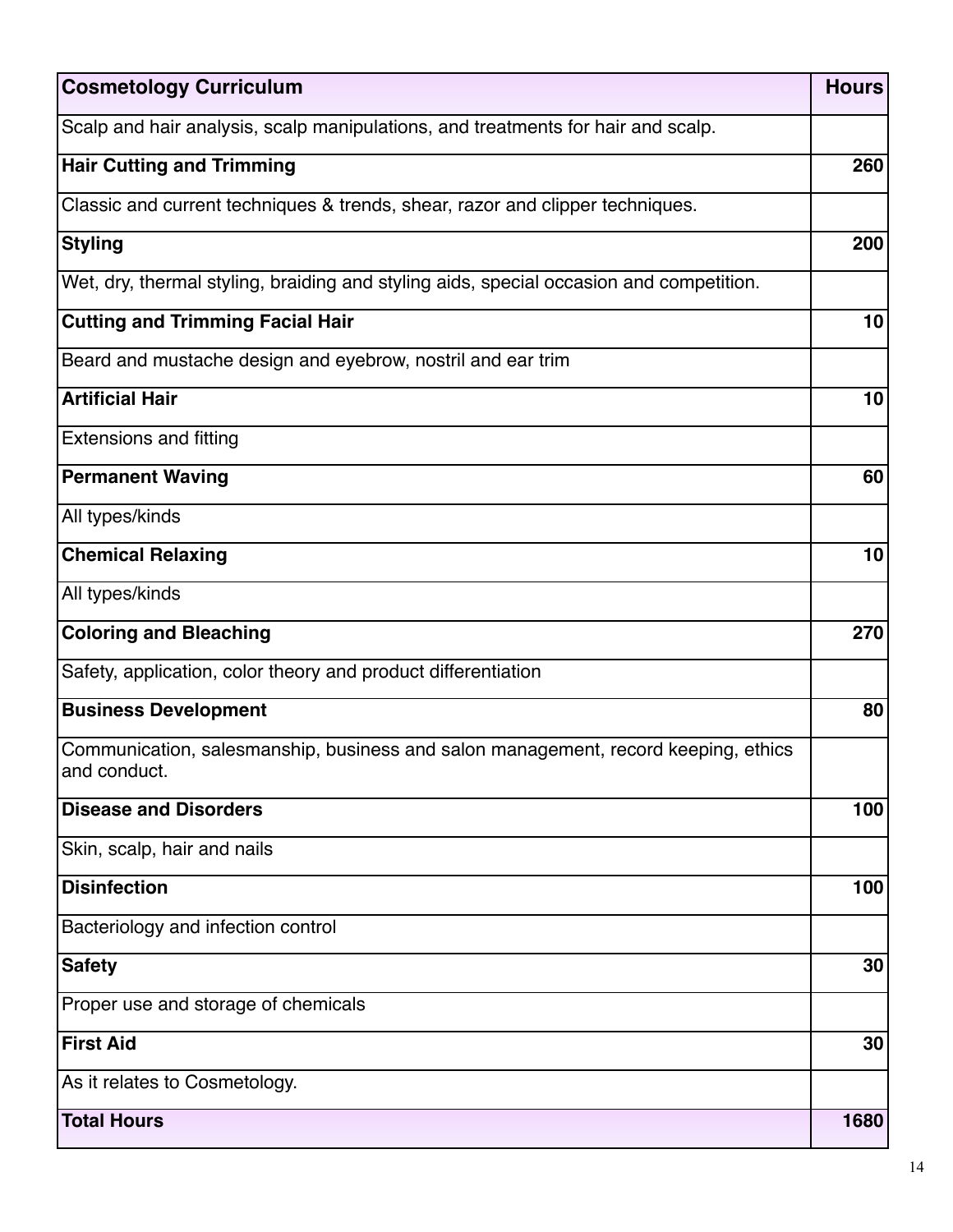### **Esthetics 760 Hours**

The theory and practical applications in safety and disinfectant skills pertaining

 esthetics, including Laws, Rules and Regulations. Instructions will cover the practice of skin care. Upon graduation and receiving a license, a student can gain employment in one or more of the following positions, but not limited to, Salon or Day Spa Esthetician, Educator, or Manufacturer Representative.

| <b>Esthetics Curriculum</b>                                                                                                                                                                                                                                                                   | <b>Hours</b>     |
|-----------------------------------------------------------------------------------------------------------------------------------------------------------------------------------------------------------------------------------------------------------------------------------------------|------------------|
| <b>Theory</b>                                                                                                                                                                                                                                                                                 | 150              |
| <b>Skin Care</b>                                                                                                                                                                                                                                                                              | 150              |
| Care of the skin by application, use of preparations, antiseptics, tonics, essential oils,<br>exfoliants, superficial and light peels or by wraps, compresses, cleansing, conditioning,<br>stimulation, superficial skin stimulation, pore extraction and product application and<br>removal. |                  |
| <b>Facials</b>                                                                                                                                                                                                                                                                                | 150              |
| Manual, chemical and electrical, except laser.                                                                                                                                                                                                                                                |                  |
| <b>Electrical Equipment</b>                                                                                                                                                                                                                                                                   | 20               |
| Safe skin care techniques using various modalities of electricity, except laser.                                                                                                                                                                                                              |                  |
| <b>Tweezing</b>                                                                                                                                                                                                                                                                               | 10               |
| Utilize tweezers to safely remove hair from the face and body.                                                                                                                                                                                                                                |                  |
| <b>Depilatories</b>                                                                                                                                                                                                                                                                           | $\boldsymbol{2}$ |
| Demonstrate safe hair removal using depilatory creams.                                                                                                                                                                                                                                        |                  |
| <b>Body Waxing</b>                                                                                                                                                                                                                                                                            | 50               |
| Perform various body waxing hair removal services                                                                                                                                                                                                                                             |                  |
| <b>Facial Waxing</b>                                                                                                                                                                                                                                                                          | 40               |
| Perform various facial waxing services                                                                                                                                                                                                                                                        |                  |
| <b>Diseases and Disorders</b>                                                                                                                                                                                                                                                                 | 35               |
| Of the skin, face, neck and hands                                                                                                                                                                                                                                                             |                  |
| <b>Disinfection</b>                                                                                                                                                                                                                                                                           | 35               |
| Bacteriology and Infection control                                                                                                                                                                                                                                                            |                  |
| <b>Safety</b>                                                                                                                                                                                                                                                                                 | 30 <sub>1</sub>  |
| Proper use and storage of chemicals, implements and tools                                                                                                                                                                                                                                     |                  |
| <b>First Aid</b>                                                                                                                                                                                                                                                                              | 8                |
| As it relates to esthetics                                                                                                                                                                                                                                                                    |                  |
| <b>Lash &amp; Brow Care</b>                                                                                                                                                                                                                                                                   | 50               |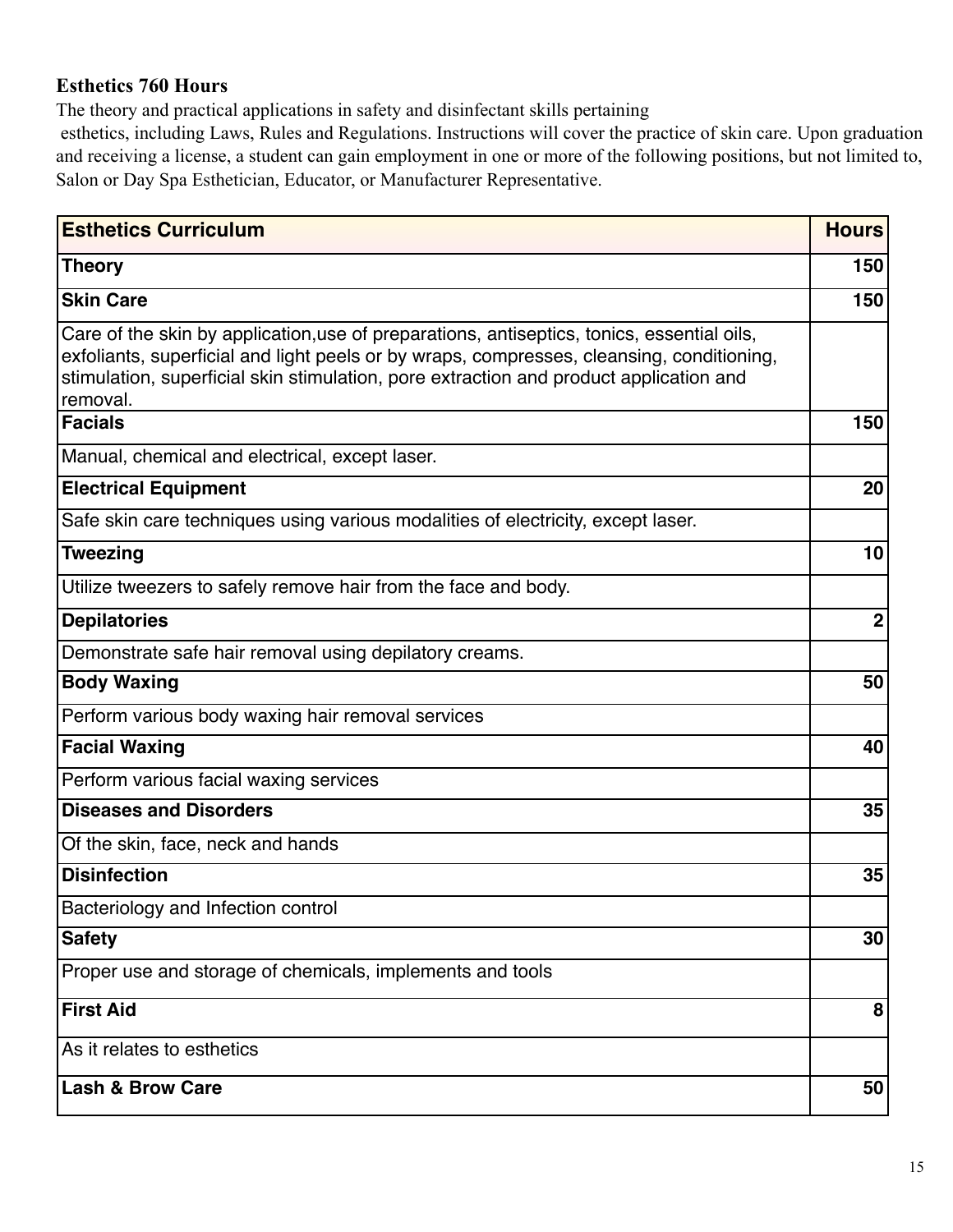| <b>Esthetics Curriculum</b>                                                                                                                                   | <b>Hours</b> |
|---------------------------------------------------------------------------------------------------------------------------------------------------------------|--------------|
| Application of product to the eyelashes and eyebrows, including extensions, design and<br>treatment, tinting and lightening of the hair, excluding the scalp. |              |
| <b>Business Development</b>                                                                                                                                   | 20           |
| Communication, salesmanship, business and salon management, record keeping, ethics,<br>and conduct.                                                           |              |
| <b>Makeup</b>                                                                                                                                                 |              |
| Conduct consultations and perform safe makeup applications                                                                                                    |              |
| <b>Total</b>                                                                                                                                                  | 760          |

### **Manicuring/Nail Technician 620 Hours**

The theory and practical applications in safety and disinfectant practices of natural nail manicuring and artificial nail application, including Laws, Rules and Regulations. Upon graduation and receiving a license, a student can gain employment in one or more of the following positions, but not limited to, Nail Technician, Salon Manager, Product Educator, Distributor Sales Consultant, or instructor.

| <b>Manicuring/Nail Technician Curriculum</b>                                                                                                                                                     | <b>Hours</b> |
|--------------------------------------------------------------------------------------------------------------------------------------------------------------------------------------------------|--------------|
| Theory                                                                                                                                                                                           | 96           |
| Manicuring                                                                                                                                                                                       | 150          |
| Cuticle care, proper trimming, cleaning and shaping of the nails and hydration. Relaxation<br>hand and arm manipulations, polish techniques and application.                                     |              |
| Pedicuring                                                                                                                                                                                       | 150          |
| Cuticle care, proper trimming, cleaning and shaping of the nails and hydration.<br>manipulations for feet and lower leg. Foot baths, polish techniques and application.                          |              |
| <b>Artificial Nails</b>                                                                                                                                                                          | 120          |
| Including silk, linen, fiberglass, acrylic, gel, powder, extension and sculpting, preparation,<br>application, nail breakage and repairs, fills and removal.                                     |              |
| Disease and Disorders                                                                                                                                                                            | 20           |
| Structure and function of the hands, feet and nails. Study of anatomy, bacteriology and<br>sanitation. Composition of nails, nail growth, nail shapes, irregularities, diseases and<br>disorders |              |
| Disinfection                                                                                                                                                                                     | 40           |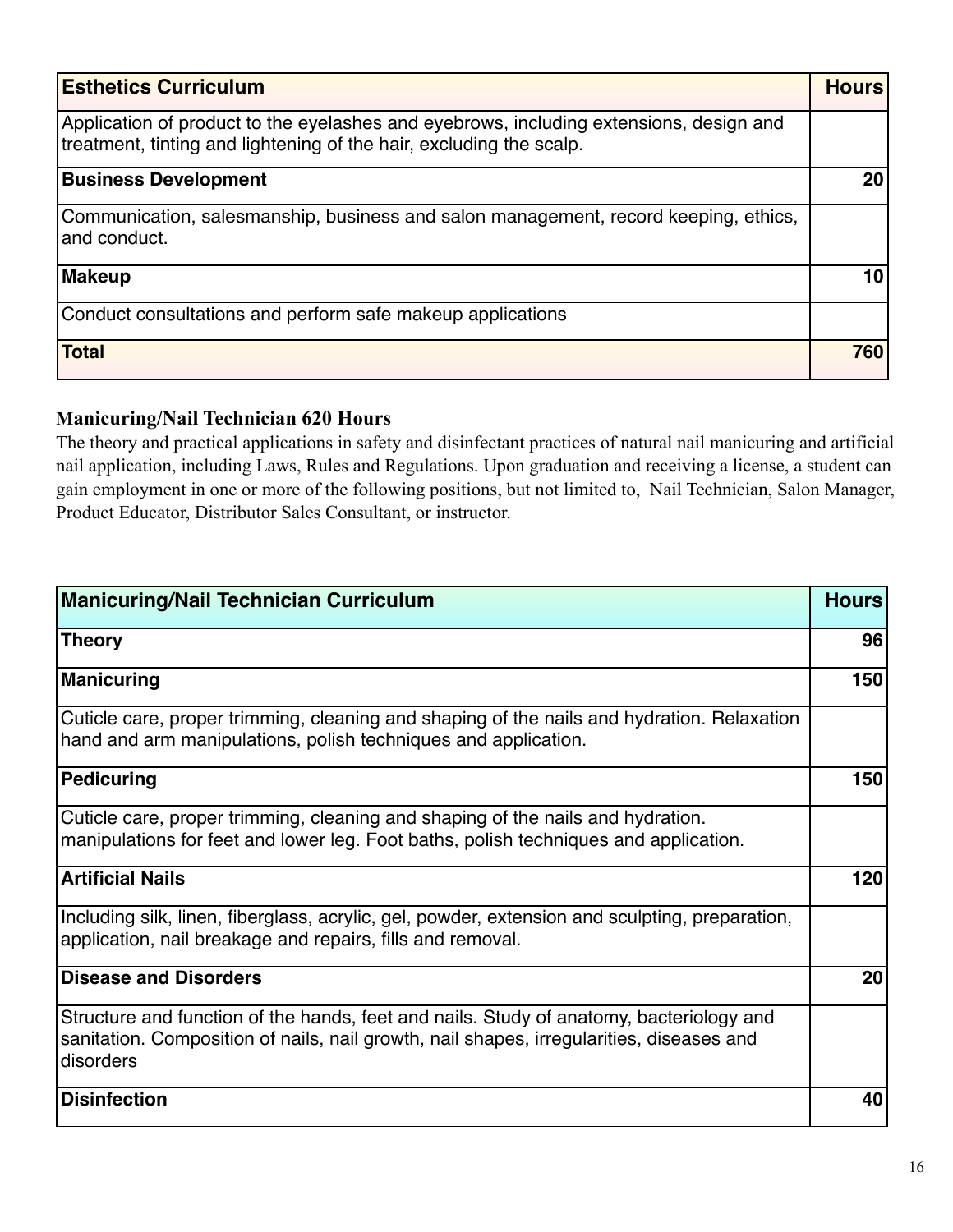| <b>Manicuring/Nail Technician Curriculum</b>                                                                                                                | <b>Hours</b> |
|-------------------------------------------------------------------------------------------------------------------------------------------------------------|--------------|
| Hygiene standards and procedures. Cleanliness of the work area, equipment and tools                                                                         |              |
| <b>Safety</b>                                                                                                                                               | 12           |
| Proper use of chemicals, implements and electrical appliances for the client and nail<br>professional. We teach natural, acrylic and gel nail applications. |              |
| <b>First Aid</b>                                                                                                                                            | 12           |
| As it relates to manicuring.                                                                                                                                |              |
| <b>Business Development</b>                                                                                                                                 | 20           |
| Client communication, record keeping, booking and follow up. Retail sales, inventory costs<br>and controls, marketing plans and promotions                  |              |
| <b>Total Hours</b>                                                                                                                                          | 620          |

# **Barbering training 1080 Hours**

The theory and practical applications in safety and disinfectant skills pertaining too barbering, including Laws, Rules and Regulations. Instruction will cover the practice of barbering. Upon graduation and receiving a license, a student can gain employment in one or more of the following positions, but not limited to, stylist, salon owner, instructor, or platform artist.

| <b>Barbering Curriculum</b>                                                             | <b>Hours</b> |
|-----------------------------------------------------------------------------------------|--------------|
| Theory                                                                                  | 100          |
| <b>Shampooing</b>                                                                       | 50           |
| Draping, brushing the hair, conditioning, and rinsing.                                  |              |
| <b>Scalp and Hair Analysis</b>                                                          | 50           |
| Scalp and hair analysis, scalp manipulations, and treatments for hair and scalp.        |              |
| <b>Hair Cutting and Trimming</b>                                                        | 430          |
| Classic and current techniques & trends, shear, razor and clipper techniques.           |              |
| <b>Styling</b>                                                                          | 100          |
| Wet, dry, thermal styling, braiding and styling aids, special occasion and competition. |              |
| <b>Cutting and Trimming Facial Hair</b>                                                 | 50           |
| Beard and mustache design of the hair of the face, neck and scalp.                      |              |
| <b>Disease and Disorders</b>                                                            | 50           |
| Skin, scalp, hair and nails                                                             |              |
| <b>Disinfection</b>                                                                     | 100          |
| Bacteriology and infection control                                                      |              |
| <b>Safety</b>                                                                           | 50           |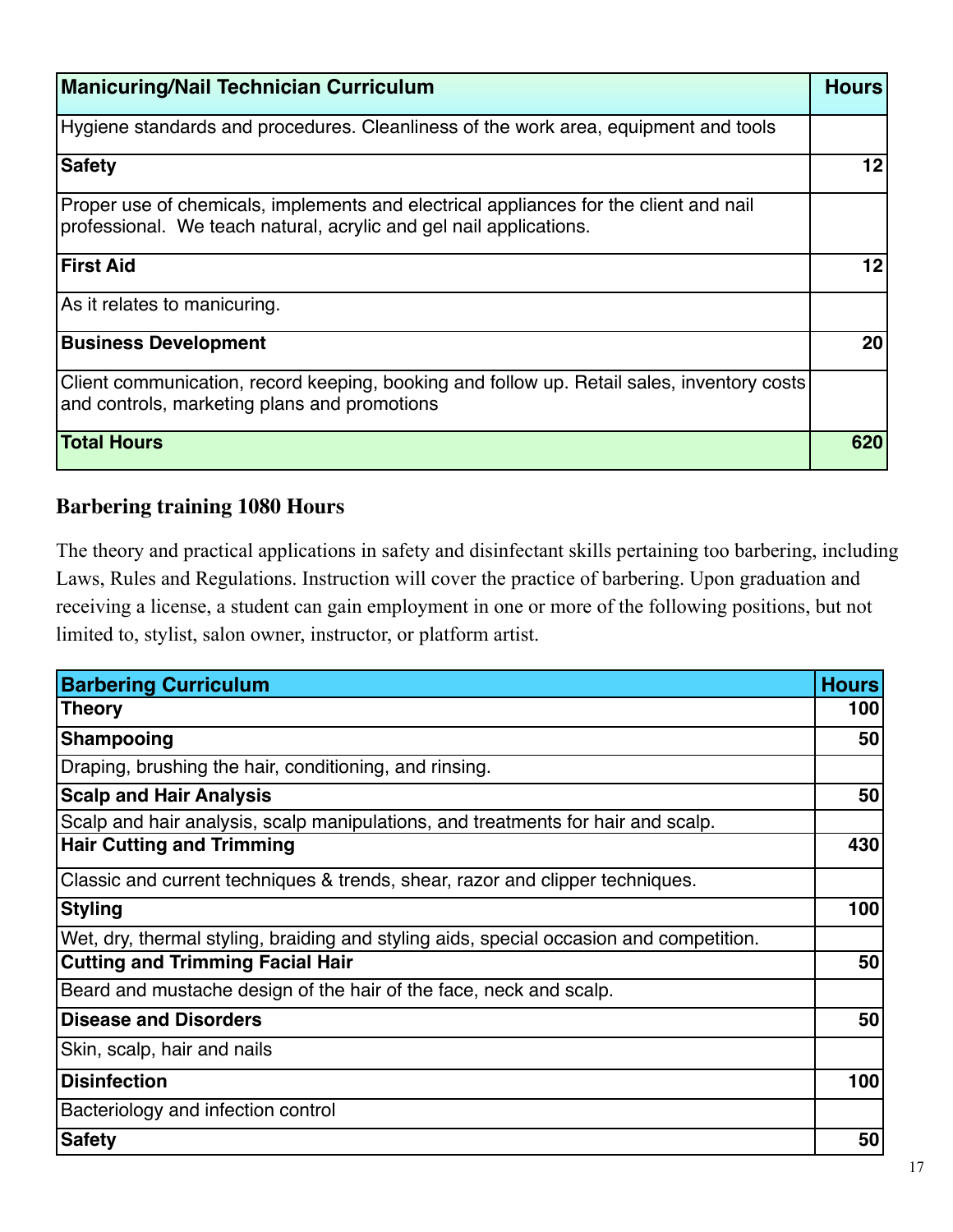| Proper use and storage of chemicals                                                                |      |
|----------------------------------------------------------------------------------------------------|------|
| <b>First Aid</b>                                                                                   | 50   |
| As it relates to Hair Design.                                                                      |      |
| <b>Business Development</b>                                                                        | 50   |
| Communication, salesmanship, business and salon management, record keeping, ethics<br>and conduct. |      |
| <b>Total Hours</b>                                                                                 | 1080 |

### **Instructor Training 500 Hours**

The theory and practical applications of classroom studies and student evaluation, including Laws, Rules and Regulations. Upon graduation and receiving a license, a student can gain employment in one or more of the following positions, but not limited to, Instructor for the area(s) which they are already licensed, Product Educator, or School Owner/Manager.

| <b>Instructor Training Curriculum</b>                                                                      | <b>Hours</b> |
|------------------------------------------------------------------------------------------------------------|--------------|
| <b>Preparation for Classroom Activities</b>                                                                | 125          |
| Choosing teaching methods, classroom setup topic/subject matter, student<br>assignments and record keeping |              |
| <b>Presentation of Information</b>                                                                         | 125          |
| Lectures, demonstrations, questions and answers, project methods and discussions                           |              |
| <b>Application of Practices</b>                                                                            | 125          |
| Clinic supervision, classroom management and client relations                                              |              |
| <b>Evaluation of the Student's Understanding/Performance</b>                                               | 125          |
| Written assignments, practical assignments and communication skills                                        |              |
| <b>Total</b>                                                                                               | 500 Hours    |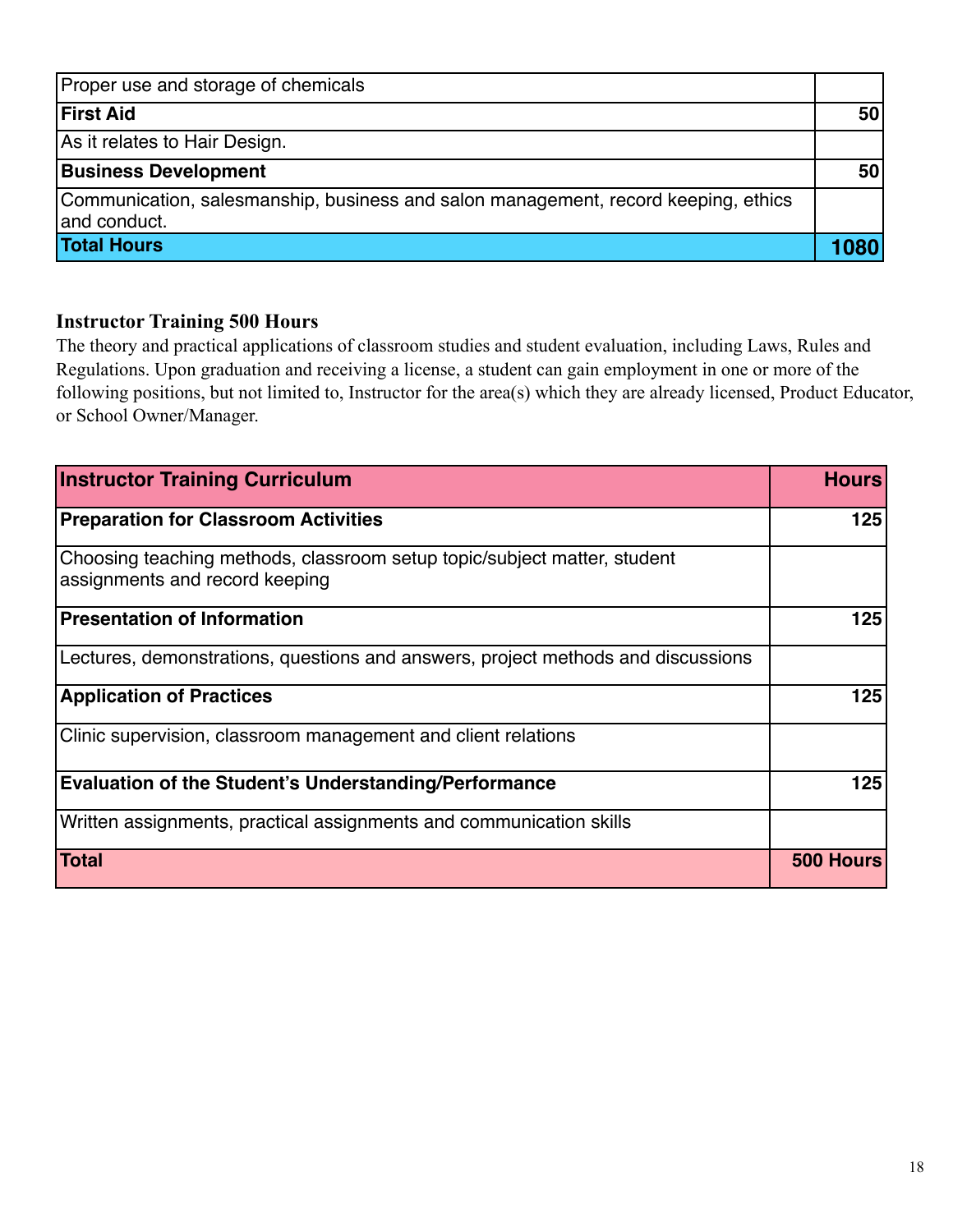| <b>Cosmetology 1680 Hour Course</b>     |                                             |  |
|-----------------------------------------|---------------------------------------------|--|
| <b>Tuition</b>                          | \$12,500.00                                 |  |
| <b>Registration Fee</b>                 | \$100.00                                    |  |
| Kit <sup>**</sup>                       | \$900.00                                    |  |
| <b>MindTap</b>                          | \$307.95                                    |  |
| <b>Boards Kit Fees</b>                  | \$50.00 Refundable + \$50.00 Non-Refundable |  |
| Tax                                     | \$101.47                                    |  |
| <b>Total</b>                            | \$14,009.42                                 |  |
| Down Payment $*$                        | \$1,509.42                                  |  |
| <b>Bella Lash Certification**</b>       | \$375.00 Kit + \$31.50 tax (\$406.50)       |  |
| Alexandria Pro Sugaring Certification** | \$175.00 Kit + \$14.70 tax (\$189.70)       |  |

| <b>Esthetic 760 Hour Course</b> |                                             |  |
|---------------------------------|---------------------------------------------|--|
| Tuition*                        | \$8,250.00                                  |  |
| <b>Registration Fee</b>         | \$100.00                                    |  |
| $Kit**$                         | \$600.00                                    |  |
| MindTap                         | \$319.95                                    |  |
| <b>Boards Kit Fee</b>           | \$50.00 Refundable + \$50.00 Non-Refundable |  |
| <b>Tax</b>                      | \$77.28                                     |  |
| <b>Total</b>                    | \$9,447.23                                  |  |
| Down Payment $*$                | \$1,197.23                                  |  |

|                         | <b>Nail Technician 620 Hour Course</b>      |
|-------------------------|---------------------------------------------|
| Tuition*                | \$6,250.00                                  |
| <b>Registration Fee</b> | \$100.00                                    |
| $Kit**$                 | \$500.00                                    |
| MindTap                 | \$281.95                                    |
| <b>Boards Kit Fee</b>   | \$50.00 Refundable + \$50.00 Non-Refundable |
| Tax                     | \$65.68                                     |
| Total                   | \$7,297.63                                  |
| Down Payment*           | \$1,047.63                                  |

19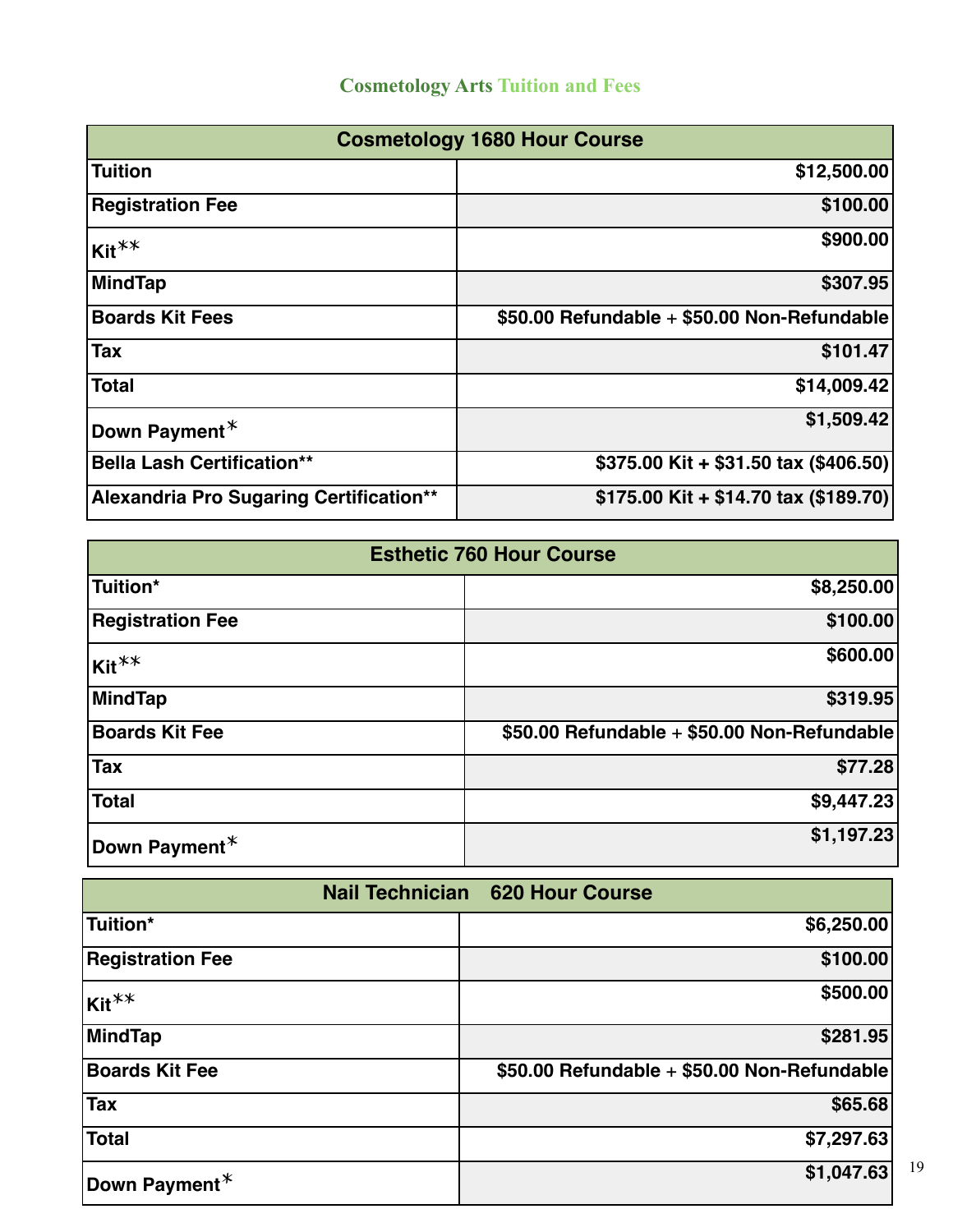| <b>Barbering 1080 Hour Course</b> |                                             |  |
|-----------------------------------|---------------------------------------------|--|
| <b>Tuition</b>                    | \$7,000.00                                  |  |
| <b>Registration Fee</b>           | \$100.00                                    |  |
| $Kit**$                           | \$750.00                                    |  |
| MindTap                           | \$307.95                                    |  |
| <b>Boards Kit Fees</b>            | \$50.00 Refundable + \$50.00 Non-Refundable |  |
| <b>Tax</b>                        | \$88.87                                     |  |
| <b>Total</b>                      | \$8,346.82                                  |  |
| Down Payment <sup>*</sup>         | \$1,346.82                                  |  |

| <b>Instructor Training 500 Hour Course</b> |                                             |  |  |
|--------------------------------------------|---------------------------------------------|--|--|
| <b>Tuition</b>                             | \$5,500.00                                  |  |  |
| <b>Registration Fee</b>                    | \$100.00                                    |  |  |
| MindTap                                    | \$295.95                                    |  |  |
| <b>Boards Kit Fees</b>                     | \$50.00 Refundable + \$50.00 Non-Refundable |  |  |
| <b>Tax</b>                                 | \$24.86                                     |  |  |
| <b>Total</b>                               | \$6,020.22                                  |  |  |
| Down Payment*                              | 520.81                                      |  |  |

**\*\*Bella Lash and Alexandria Pro Kits and Certifications are an addition to the Cosmetology program. Each Certification is a 2 day training. These additional training's will be done after the student has reached approximately 50% of their hours, or at the discretion of the director to facilitate scheduling of training days. Kits will be charged in addition to the normal Cosmetology kit and tuition, and taxed accordingly.** 

**Bluestone Academy is a Bella Lash Certified Academy, and as such only Bella Lash Products and lashes will be used at Bluestone Academy.** 

**\* Kits are subject to change due to vendor availability, and product performance. All kits may not be the same.**

*\* Down payment is due 5 weeks prior to the class start date to facilitate ordering.*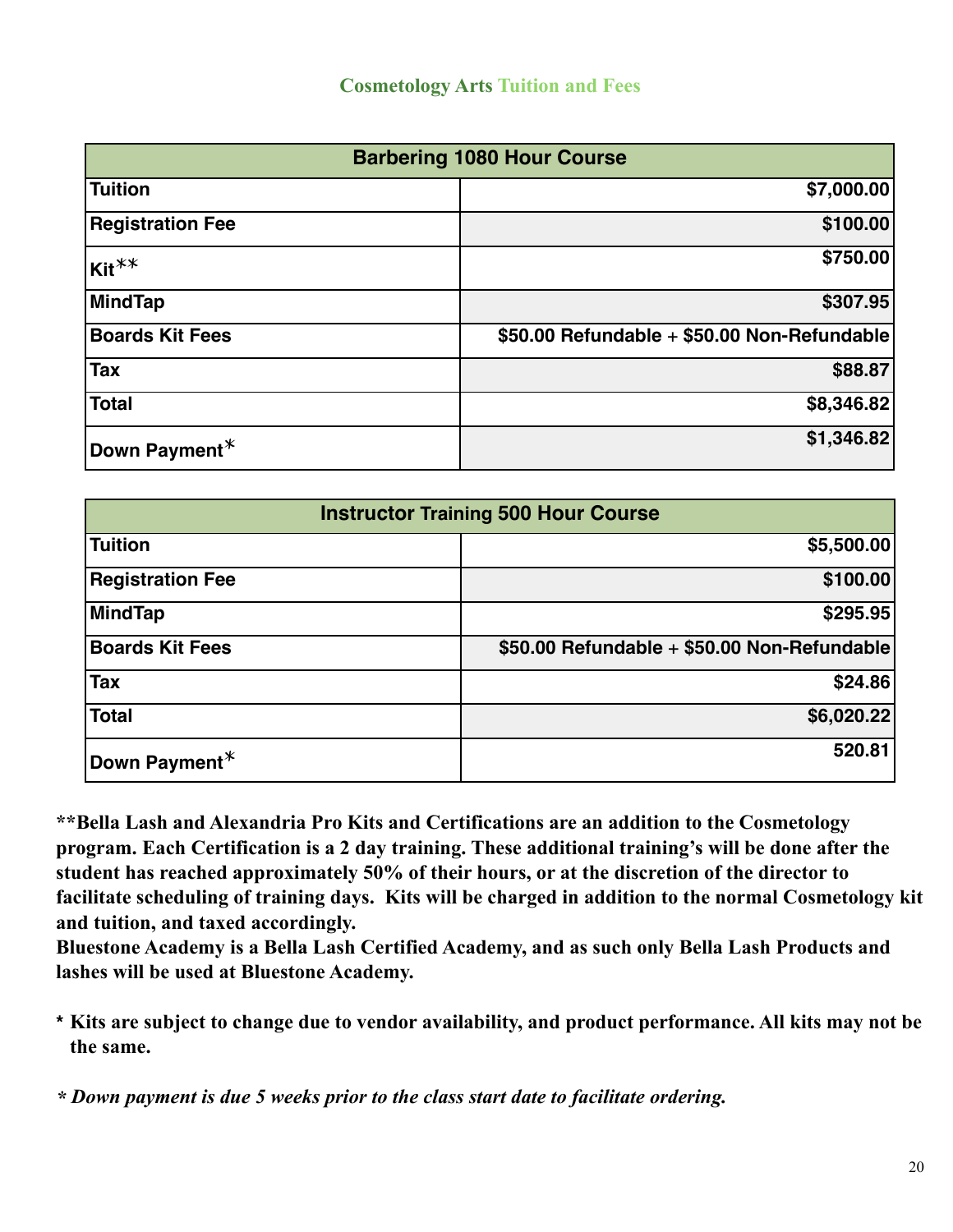| <b>Cosmetology</b>               |                  |                |             |             |             |
|----------------------------------|------------------|----------------|-------------|-------------|-------------|
|                                  | <b>12 Months</b> | 2 Years        | 3 Years     | 4 Years     | 5 Years     |
| <b>Tuition</b>                   | \$12,500         | \$12,500       | \$12,500    | \$12,500    | \$12,500    |
| <b>Annual Percentage</b><br>Rate | Zero             | 3.66%          | 3.66%       | 3.66%       | 3.66%       |
| <b>Monthly Payment</b>           | \$1041.66        | \$540.92       | \$367.16    | \$280.34    | \$228.29    |
| Cost                             |                  | \$482.08       | \$717.76    | \$956.32    | \$1197.39   |
| <b>Total of Payments</b>         | \$12,500         | \$12,982.08    | \$13,217.76 | \$13,456.32 | \$13,697.39 |
|                                  |                  |                |             |             |             |
|                                  | <b>6 Years</b>   | <b>7 Years</b> | 8 Years     | 9 Years     | 10 Years    |
| <b>Tuition</b>                   | \$12,500         | \$12,500       | \$12,500    | \$12,500    | \$12,500    |
| <b>Annual Percentage</b><br>Rate | 4.66%            | 4.66%          | 4.66%       | 4.66%       | 4.66%       |
| <b>Monthly Payment</b>           | \$199.35         | \$174.68       | \$156.23    | \$141.92    | \$130.51    |
| Cost                             | \$1,853.20       | \$2,173.12     | \$2,498.08  | \$2,827.36  | \$3,161.20  |
| <b>Total of Payments</b>         | \$14,353.2       | \$14,673.12    | \$14,998.08 | \$15,327.36 | \$15,661.20 |

| <b>Esthetics</b>                 |                  |            |            |            |            |
|----------------------------------|------------------|------------|------------|------------|------------|
|                                  | <b>12 Months</b> | 2 Years    | 3 Years    | 4 Years    | 5 Years    |
| <b>Tuition</b>                   | \$8,250          | \$8,250    | \$8,250    | \$8,250    | \$8,250    |
| <b>Annual Percentage</b><br>Rate | zero             | 3.66%      | 3.66%      | 3.66%      | 3.66%      |
| <b>Monthly Payments</b>          | \$687.50         | \$357.01   | \$242.33   | \$185.02   | \$150.67   |
| Cost                             |                  | \$318.24   | \$473.88   | \$630.96   | \$790.20   |
| <b>Total Of Payments</b>         | \$8,250.00       | \$8,568.24 | \$8,723.88 | \$8,880.96 | \$9,040.20 |

| <b>Nail Technology</b>              |                  |            |            |            |                  |
|-------------------------------------|------------------|------------|------------|------------|------------------|
|                                     | <b>12 Months</b> | 2 Years    | 3 Years    | 4 Years    | 5 Years          |
| <b>Tuition</b>                      | \$6,250          | \$6,250    | \$6,250    | \$6,250    | \$6,250          |
| <b>Annual</b><br>Percentage<br>Rate | zero             | 3.66%      | 3.66%      | 3.66%      | 3.66%            |
| <b>Monthly</b><br><b>Payments</b>   | 520.83           | \$270.46   | \$183.58   | \$140.17   | \$114.15         |
| Cost                                |                  | \$241.04   | \$358.88   | \$478.16   | \$599.00         |
| <b>Total of</b><br><b>Payments</b>  | \$6,250.00       | \$6,491.04 | \$6,608.88 | \$6,728.16 | \$6,849.00<br>21 |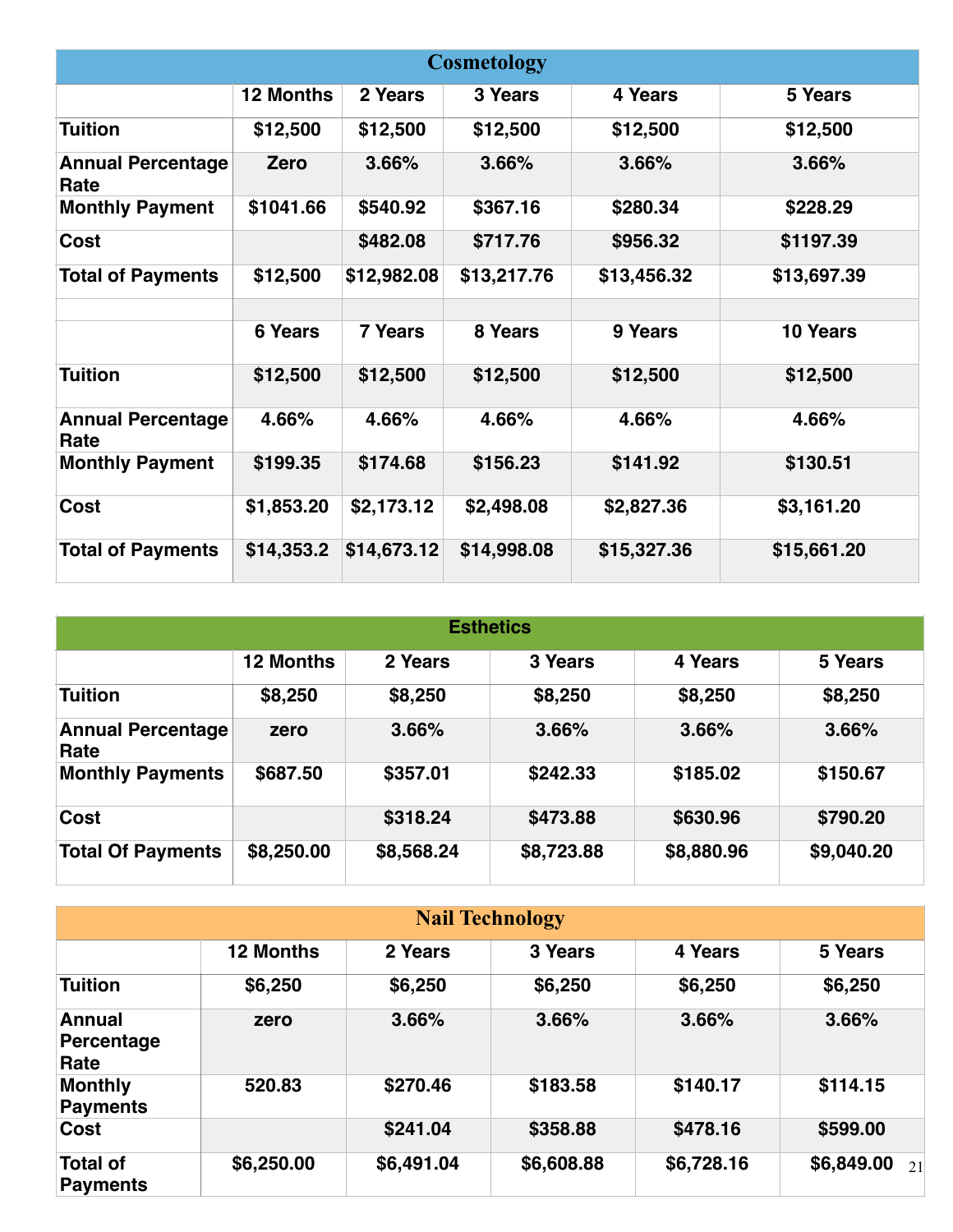|                                  |                  |                | <b>Barbering</b> |            |            |
|----------------------------------|------------------|----------------|------------------|------------|------------|
|                                  | <b>12 Months</b> | 2 Years        | 3 Years          | 4 Years    | 5 Years    |
| <b>Tuition</b>                   | \$7,500.00       | \$7,500.00     | \$7,500.00       | \$7,500.00 | \$7,500.00 |
| <b>Annual Percentage</b><br>Rate | zero             | 3.66%          | 3.66%            | 3.66%      | 3.66%      |
| <b>Monthly Payment</b>           | \$625.00         | \$324.55       | \$220.30         | \$168.20   | \$136.98   |
| Cost                             |                  | \$289.20       | \$430.80         | \$573.60   | \$718.80   |
| <b>Total of Payments</b>         | \$7,000.00       | \$7,789.20     | \$7,930.80       | \$8,073.60 | \$8,218.80 |
|                                  |                  |                |                  |            |            |
|                                  | <b>6 Years</b>   | <b>7 Years</b> | 8 Years          | 9 Years    | 10 Years   |
| <b>Tuition</b>                   | \$7,500.00       | \$7,500.00     | \$7,500.00       | \$7,500.00 | \$7,500.00 |
| <b>Annual Percentage</b><br>Rate | 4.66%            | 4.66%          | 4.66%            | 4.66%      | 4.66%      |
| <b>Monthly Payment</b>           | \$119.61         | \$104.81       | \$93.74          | \$85.15    | \$78.31    |
| Cost                             | \$1,111.92       | \$1,304.04     | \$1,499.04       | \$1,696.76 | \$1,897.20 |
| <b>Total of Payments</b>         | \$8,611.92       | \$8,804.04     | \$8,999.04       | \$9,196.76 | \$9,397.20 |

All payment plans require a co-signer, and that the student be at least 18 years of age at the time the contract is written. Plans have a 3.66% interest on contracts that run 24 - 60 Months or 4.66% interest on contracts that run greater than 60 months. The down payment includes the cost of kits, books, boards kit fee and tax, and are not included in the above figures and are to be paid at time of enrollment. Payment plans are available for up to ten years on the Cosmetology, and Barbering programs and up to 5 years on the Esthetics, Nails and Instructor Training programs.

#### **Financial Assistance and Scholarships**

We are also a licensed provider for the Department of Vocational Rehabilitation. If you feel that you may qualify please contact a Vocational Rehabilitation Counselor at 509-225-4452, or toll free at 800-548-8755

Selected programs of study at Bluestone Academy are approved by the Workforce Training and Education Coordinating Boards's State Approving Agency (WTECB/SAA) for enrollment of those eligible to receive benefits under Title 38 and Title 10, USC.

Native American Educational Grants are done through the individual's tribe.

We also accept many other local scholarships, such as Dollars for Scholars.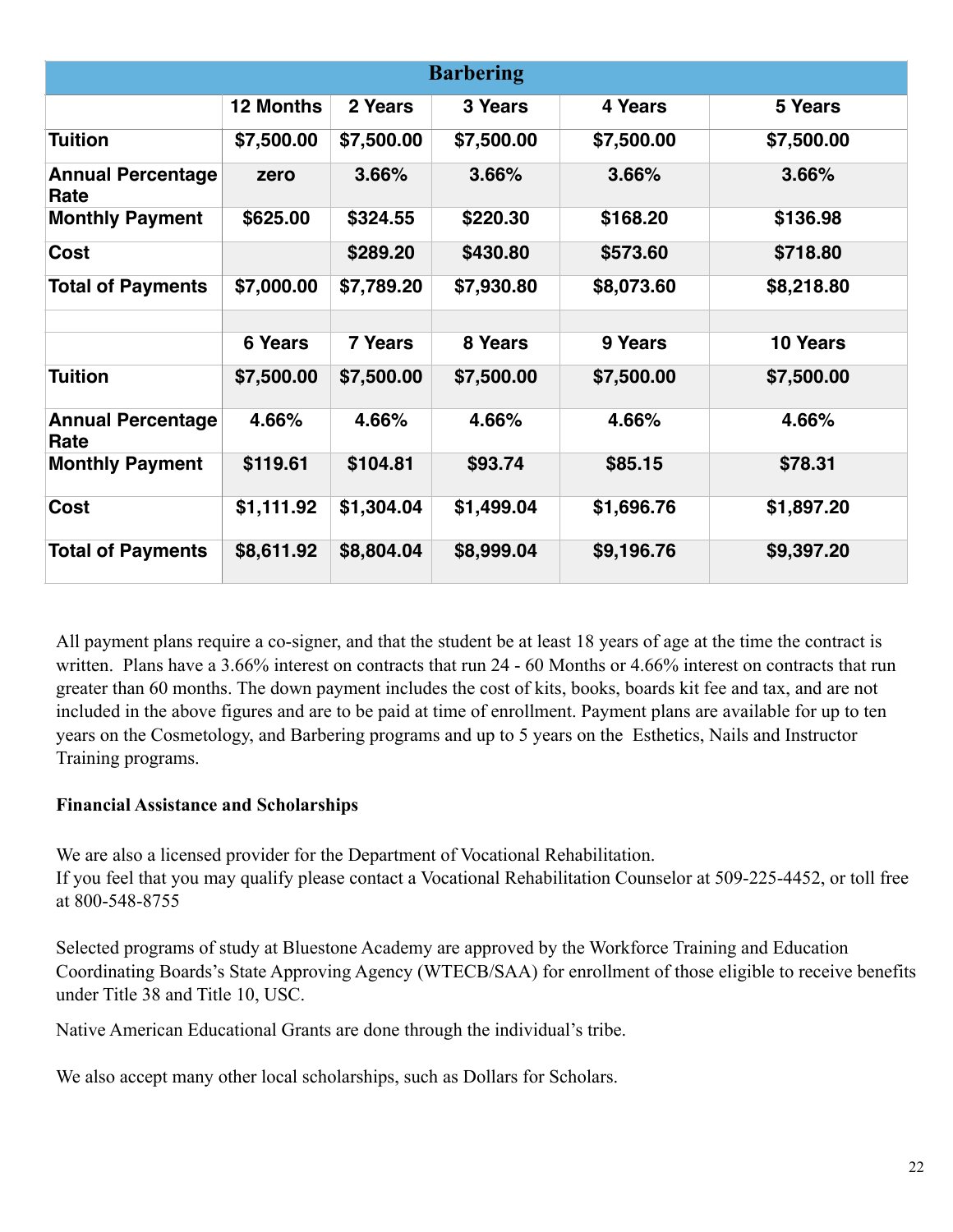### **Providing Religious Accommodations**

Bluestone Academy will provide reasonable religious accommodations to students who have religious practices or beliefs that conflict with a scheduled course/program requirement. Students requesting a religious accommodations should make the request, in writing, directly to their instructor within the first two weeks of the beginning of the course and provide specific dates the student requests and accommodation. Being absent from class or other educational responsibilities does not excuse students from keeping up with any information shared or expectations set during the missed class. Students are responsible for obtaining the materials and information provided during any class missed. The student shall work with the instructor to determine a schedule for making up the missed work.

Examples of religious accommodations may include:

- ✦ Rescheduling of an exam or giving a make-up exam;
- ✦ Altering the time of a students presentation;
- ✦ Allowing extra-credit assignments to substitute for missed class work or arranging for increased flexibility in assignment due dates;
- ✦ Releasing an instructor trainee from teaching or research responsibilities on a given day.

### **Student Support Services**

We maintain the Kittitas County Family Resource Manual available to the students which provides information for any counseling or advising service available to them in our community. At the schools discretion we may refer students if we feel it is appropriate.

### **Inappropriate Client Behavior**

Our students and their safety come first. Inappropriate customer behavior is taken seriously. Potential outcomes for inappropriate customer behavior range from providing a simple warning to blocking client services.

It is the student's responsibility to notify the academy immediately if such an interaction should occur so appropriate actions can be taken.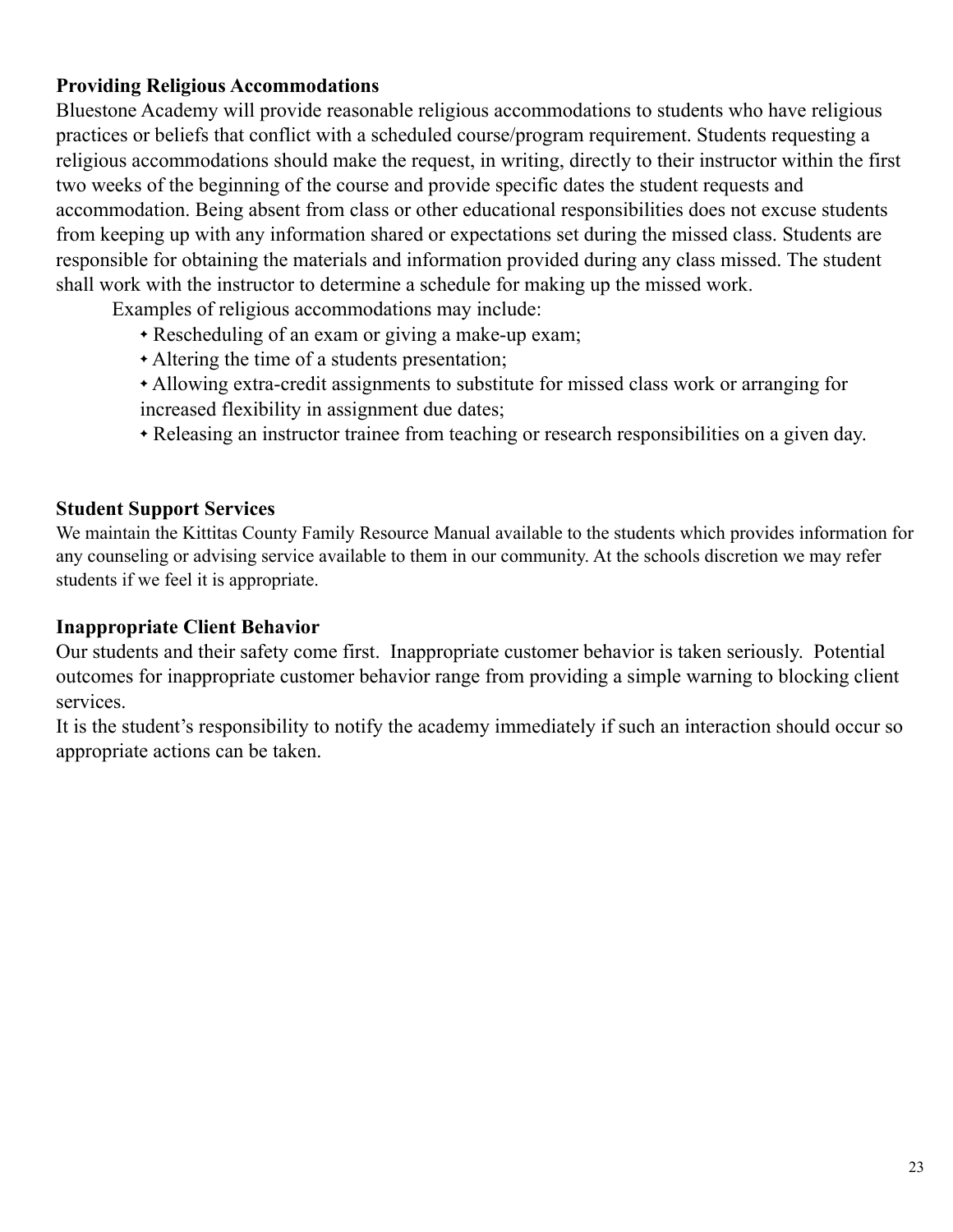

**Pine Street**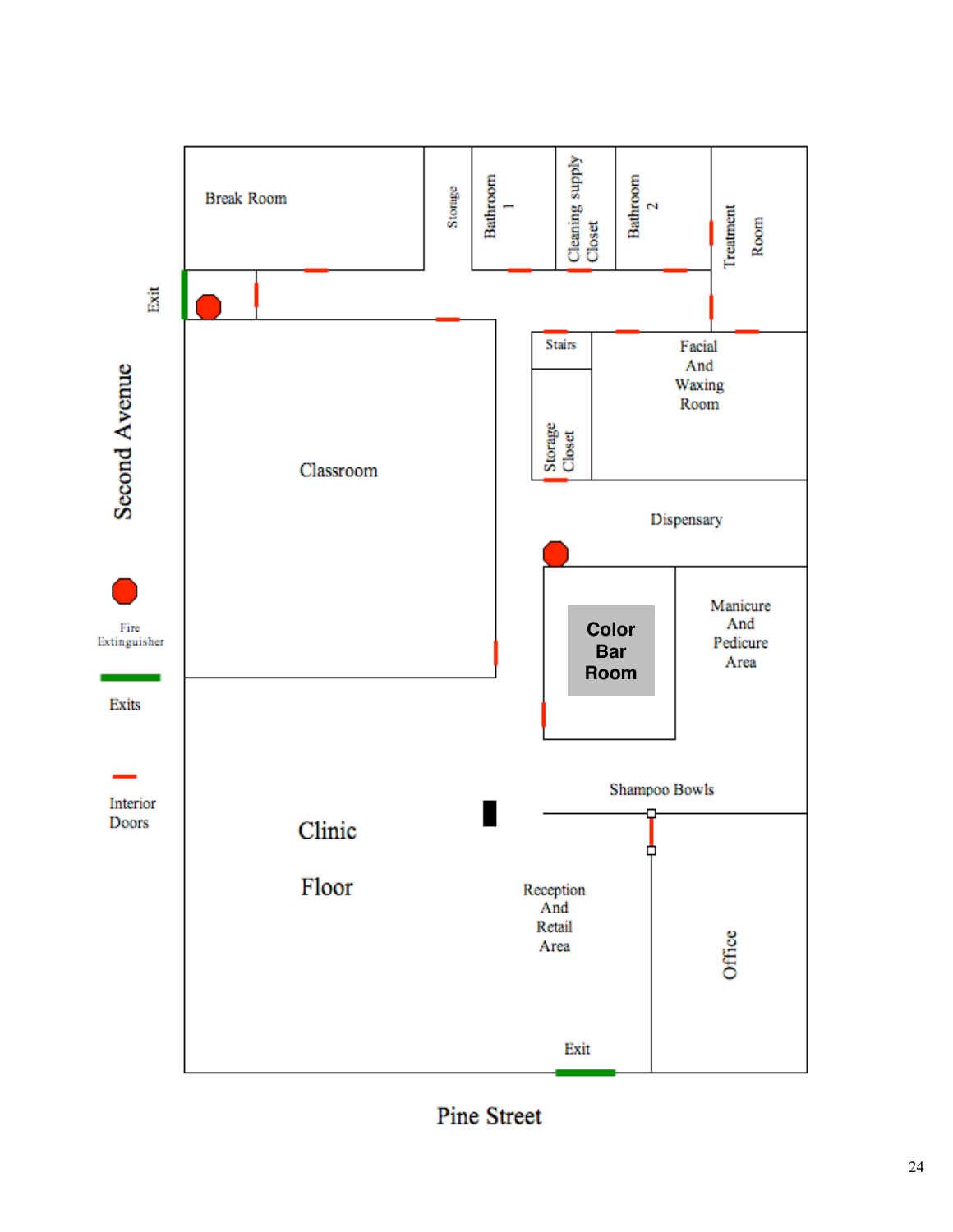### **Essential Career Considerations**

Going into the Beauty Industry can be very demanding. Many think it will be a relaxed environment to work in. It is somewhat, but there are many challenges such as getting a client and keeping them coming back. This takes knowing how to talk to people and really listen to them and setting your own agenda aside. Do you think you have what it takes to really put the client first?

The public often comes in to the salon/spa looking for solutions to their beauty needs for which they act as if the operator can perform "magic" and solve all of their problems. Do you enjoy problem solving for other people without expecting anything in return?

This work can also be very physical and at times become very hectic. Along with dealing with the emotional component of these occupations there are also the concerns of working around noxious chemicals and because of the close contact there is always the possibility of contracting a communicable disease.

Operators will be around many different chemicals on a daily basis, including, but not limited too, hair color, bleach, peroxide, hospital grade disinfectants, acetone and non-acetone polish remover just to name a few. An MSDS sheet is provided for each chemical used and accessible to each student. Students will be provided with gloves and other protective equipment as needed. Each product should be used according to the manufactures directions. If at any time a student has questions they should refer to an instructor or the MSDS.

Persons who want to work in the Cosmetology Arts must consider the following requirements:

- 1. Being prompt and having good attendance.
- 2. Keeping abreast of the latest techniques used in their field of work.
- 3. Working long hours to build a clientele in order to make a desired income.
- 4. Learning business skills applicable to a desired position.
- 5. Enjoy working with the public and be able to follow client instructions.

Research has shown that regular attendance may be the greatest factor in determining success. In the industry the saying goes *"If you're not there when the client needs you, they don't need you."*

#### **Licensing Requirements:**

#### **Cosmetology, Barbering, Hair Design, Esthetics and Nail**

Students must pass a practical and written exam, through DL Roope Administrations. Once these students have completed all the hours for the program they can be referred for testing through the Academy if they have met the requirements outlined in this catalog. Fees must be paid to schedule the exam, the written is \$180, and the Practical is \$114, and a non-refundable electronic registration fee of \$16 to schedule online. The total is \$310.

After the student passes both exams, they may apply and pay for the license then print it directly from the Department of Licensing website.

#### **Bluestone by the numbers, as of 2019:**

85.5% of all the students who enrolled graduated. 91% of those students have gone on to work in their industry. The average wage of a Cosmetologist in Washington State is \$44,510\* The average wage of a Barber in Washington State is \$50,080\* The average wage of an Esthetician in Washington State is \$62,480\* The average wage of a Nail Technician in Washington State is \$36,640\*